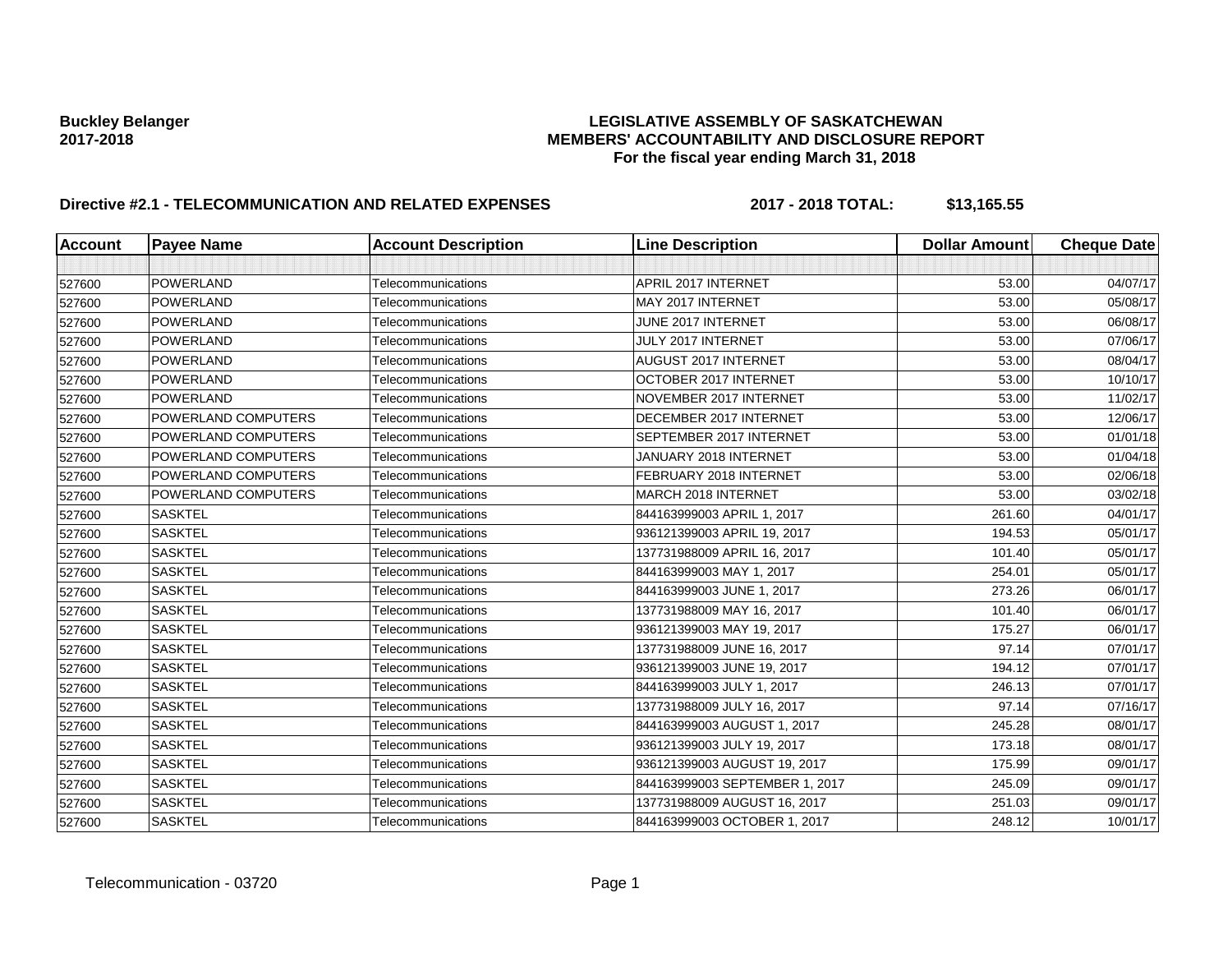# **Buckley Belanger LEGISLATIVE ASSEMBLY OF SASKATCHEWAN 2017-2018 MEMBERS' ACCOUNTABILITY AND DISCLOSURE REPORT For the fiscal year ending March 31, 2018**

# **Directive #2.1 - TELECOMMUNICATION AND RELATED EXPENSES 2017 - 2018 TOTAL: \$13,165.55**

| <b>Account</b> | <b>Payee Name</b> | <b>Account Description</b> | <b>Line Description</b>         | <b>Dollar Amount</b> | <b>Cheque Date</b> |
|----------------|-------------------|----------------------------|---------------------------------|----------------------|--------------------|
|                |                   |                            |                                 |                      |                    |
| 527600         | <b>SASKTEL</b>    | Telecommunications         | 137731988009 SEPTEMBER 16, 2017 | 97.14                | 10/01/17           |
| 527600         | <b>SASKTEL</b>    | Telecommunications         | 936121399003 SEPTEMBER 19, 2017 | 238.02               | 10/01/17           |
| 527600         | <b>SASKTEL</b>    | Telecommunications         | 844163999003 NOVEMBER 1, 2017   | 247.28               | 11/01/17           |
| 527600         | <b>SASKTEL</b>    | Telecommunications         | 936121399003 OCTOBER 19, 2017   | 231.58               | 11/01/17           |
| 527600         | <b>SASKTEL</b>    | Telecommunications         | 137731988009 OCTOBER 16, 2017   | 97.14                | 11/01/17           |
| 527600         | <b>SASKTEL</b>    | Telecommunications         | 844163999003 DECEMBER 1, 2017   | 245.67               | 12/01/17           |
| 527600         | <b>SASKTEL</b>    | Telecommunications         | 137731988009 NOVEMBER 16, 2017  | 97.14                | 12/01/17           |
| 527600         | <b>SASKTEL</b>    | Telecommunications         | 936121399003 NOVEMBER 19, 2017  | 168.72               | 12/01/17           |
| 527600         | <b>SASKTEL</b>    | Telecommunications         | 936121399003 DECEMBER 19, 2017  | 170.76               | 01/01/18           |
| 527600         | <b>SASKTEL</b>    | Telecommunications         | 844163999003 JANUARY 1, 2018    | 245.86               | 01/01/18           |
| 527600         | <b>SASKTEL</b>    | Telecommunications         | 137731988009 DECEMBER 16, 2017  | 97.14                | 01/01/18           |
| 527600         | <b>SASKTEL</b>    | Telecommunications         | 137731988009 JANUARY 16, 2018   | 97.82                | 02/01/18           |
| 527600         | <b>SASKTEL</b>    | Telecommunications         | 844163999003 FEBRUARY 1, 2018   | 247.22               | 02/01/18           |
| 527600         | <b>SASKTEL</b>    | Telecommunications         | 936121399003 JANUARY 19, 2018   | 168.95               | 02/01/18           |
| 527600         | <b>SASKTEL</b>    | Telecommunications         | 137731988009 FEBRUARY 16, 2018  | 100.00               | 03/01/18           |
| 527600         | <b>SASKTEL</b>    | Telecommunications         | 936121399003 FEBRUARY 19, 2018  | 169.49               | 03/01/18           |
| 527600         | <b>SASKTEL</b>    | Telecommunications         | 844163999003 MARCH 1, 2018      | 247.64               | 03/01/18           |
| 527600         | <b>SASKTEL</b>    | Telecommunications         | 137731988009 MARCH 16, 2018     | 103.48               | 03/16/18           |
| 527600         | <b>SASKTEL</b>    | Telecommunications         | 936121399003 MARCH 19, 2018     | 167.94               | 03/19/18           |
| 530600         | <b>SASKTEL</b>    | Placement - Tender Ads     | 936121399003 APRIL 19, 2017     | 450.05               | 05/01/17           |
| 530600         | <b>SASKTEL</b>    | Placement - Tender Ads     | 936121399003 MAY 19, 2017       | 450.05               | 06/01/17           |
| 530600         | <b>SASKTEL</b>    | Placement - Tender Ads     | 936121399003 JUNE 19, 2017      | 450.05               | 07/01/17           |
| 530600         | <b>SASKTEL</b>    | Placement - Tender Ads     | 936121399003 JULY 19, 2017      | 450.05               | 08/01/17           |
| 530600         | <b>SASKTEL</b>    | Placement - Tender Ads     | 936121399003 AUGUST 19, 2017    | 450.05               | 09/01/17           |
| 530600         | <b>SASKTEL</b>    | Placement - Tender Ads     | 936121399003 SEPTEMBER 19, 2017 | 450.05               | 10/01/17           |
| 530600         | <b>SASKTEL</b>    | Placement - Tender Ads     | 936121399003 OCTOBER 19, 2017   | 450.05               | 11/01/17           |
| 530600         | <b>SASKTEL</b>    | Placement - Tender Ads     | 936121399003 NOVEMBER 19, 2017  | 437.00               | 12/01/17           |
| 530600         | <b>SASKTEL</b>    | Placement - Tender Ads     | 936121399003 DECEMBER 19, 2017  | 441.10               | 01/01/18           |
| 530600         | <b>SASKTEL</b>    | Placement - Tender Ads     | 936121399003 JANUARY 19, 2018   | 441.10               | 02/01/18           |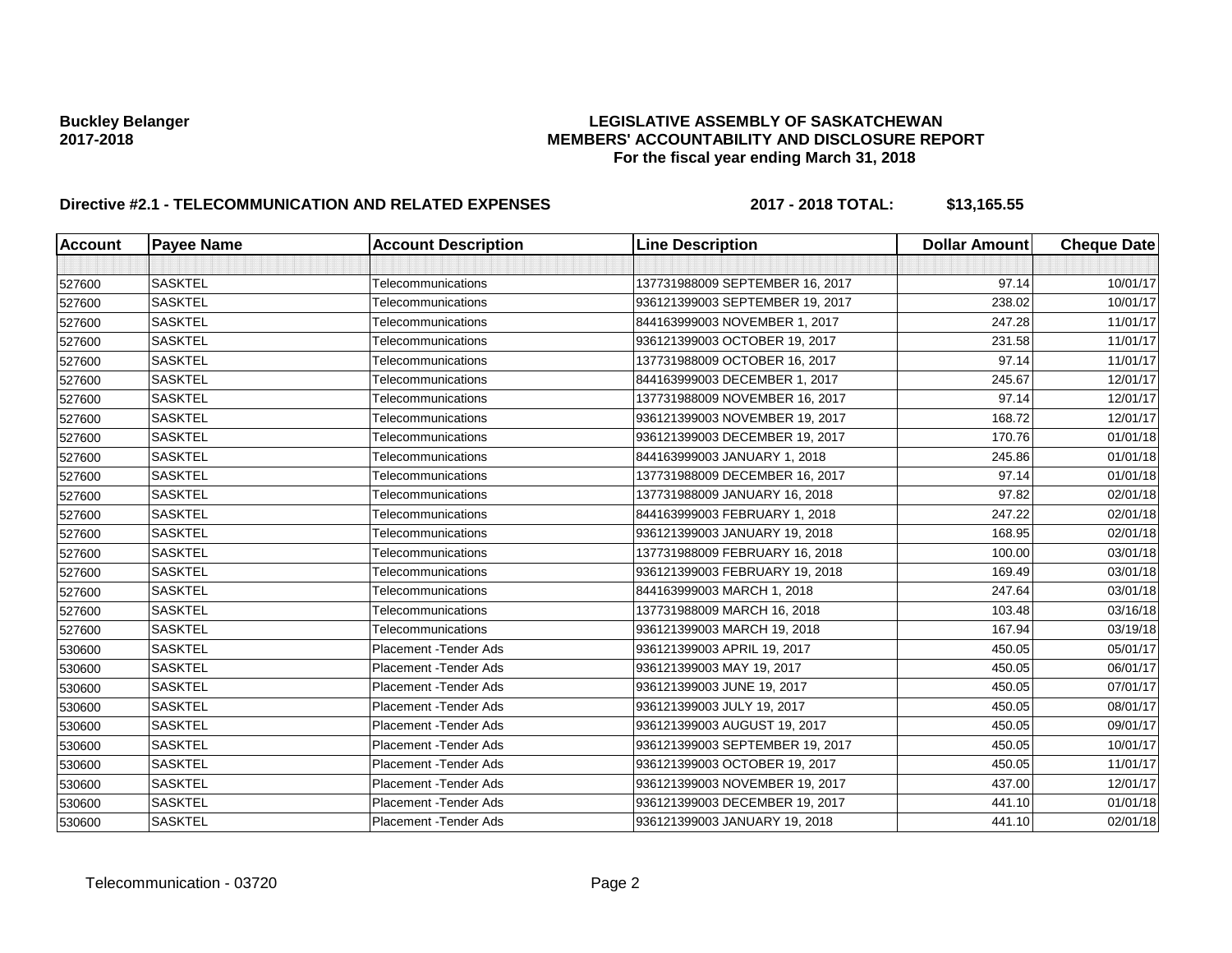# **Buckley Belanger LEGISLATIVE ASSEMBLY OF SASKATCHEWAN 2017-2018 MEMBERS' ACCOUNTABILITY AND DISCLOSURE REPORT For the fiscal year ending March 31, 2018**

# **Directive #2.1 - TELECOMMUNICATION AND RELATED EXPENSES 2017 - 2018 TOTAL: \$13,165.55**

| <b>IAccount</b> | <b>IPavee Name</b> | <b>Account Description</b>                  | <b>ILine Description</b>              | <b>Dollar Amountl</b> | <b>Cheque Datel</b> |
|-----------------|--------------------|---------------------------------------------|---------------------------------------|-----------------------|---------------------|
|                 |                    |                                             |                                       |                       |                     |
| 530600          | <b>SASKTEL</b>     | <b>Placement - Tender Ads</b>               | 936121399003 FEBRUARY 19, 2018        | 441.10                | 03/01/18            |
| 530600          | <b>SASKTEL</b>     | <b>IPlacement - Tender Ads</b>              | 936121399003 MARCH 19, 2018           | 441.10                | 03/19/18            |
| 555000          | IWIRELESS AGE      | <b>Other Material and Supplies</b>          | <b>IPHONE ADAPTOR &amp; USB CABLE</b> | 74.12                 | 11/01/17            |
| 565200          | <b>SASKTEL</b>     | <b>Office Furniture and Equipment - Exp</b> | 936121399003 AUGUST 19, 2017          | 530.00                | 09/01/17            |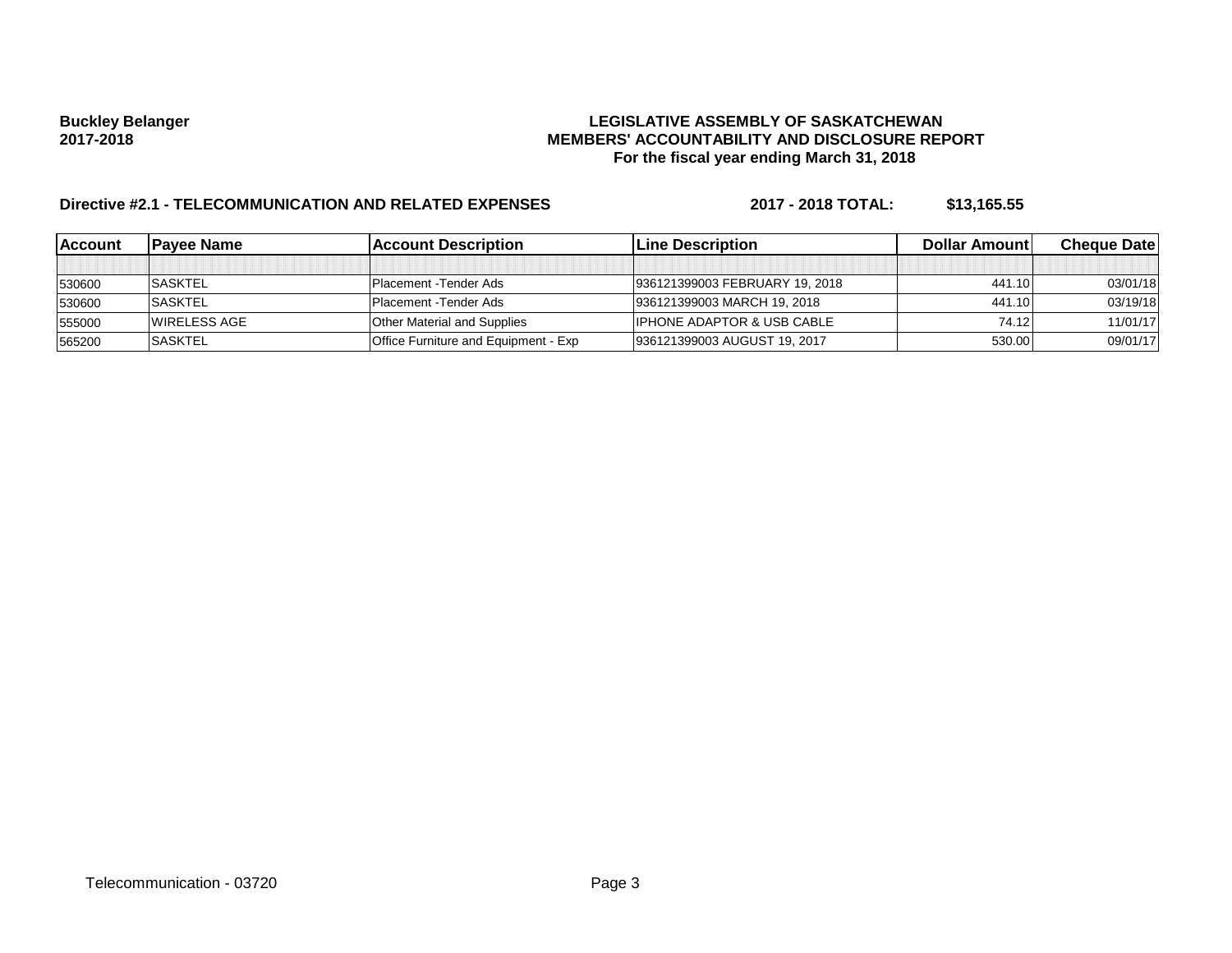### **LEGISLATIVE ASSEMBLY OF SASKATCHEWAN MEMBERS' ACCOUNTABILITY AND DISCLOSURE REPORT For the fiscal year ending March 31, 2018**

# **Directive #3.1 - MLA TRAVEL AND LIVING EXPENSES 2017 - 2018 TOTAL: \$61,825.44**

| <b>Account</b> | <b>Payee Name</b>          | <b>Account Description</b>  | <b>Line Description</b>                        | <b>Dollar Amount</b> | <b>Cheque Date</b> |
|----------------|----------------------------|-----------------------------|------------------------------------------------|----------------------|--------------------|
|                |                            |                             |                                                |                      |                    |
| 541900         | BELANGER, HAROLD (BUCKLEY) | <b>Elected Rep - Travel</b> | MLA TRAVEL APRIL 6-9, 2017                     | 908.50               | 04/10/17           |
| 541900         | BELANGER, HAROLD (BUCKLEY) | <b>Elected Rep - Travel</b> | MLA TRAVEL APRIL 2-5, 2017                     | 603.78               | 04/10/17           |
| 541900         | BELANGER, HAROLD (BUCKLEY) | Elected Rep - Travel        | MLA TRAVEL APRIL 10-17, 2017                   | 669.28               | 04/20/17           |
| 541900         | BELANGER, HAROLD (BUCKLEY) | <b>Elected Rep - Travel</b> | MLA TRAVEL APRIL 20-23, 2017                   | 746.03               | 04/24/17           |
| 541900         | BELANGER, HAROLD (BUCKLEY) | <b>Elected Rep - Travel</b> | APRIL 2017 MLA REGINA<br><b>ACCOMMODATION</b>  | 1,500.00             | 04/24/17           |
| 541900         | BELANGER, HAROLD (BUCKLEY) | <b>Elected Rep - Travel</b> | MLA TRAVEL MAY 1-7, 2017                       | 1,108.33             | 05/08/17           |
| 541900         | BELANGER, HAROLD (BUCKLEY) | <b>Elected Rep - Travel</b> | MLA TRAVEL APRIL 24-30, 2017                   | 1,025.00             | 05/09/17           |
| 541900         | BELANGER, HAROLD (BUCKLEY) | <b>Elected Rep - Travel</b> | MLA TRAVEL MAY 8-14, 2017                      | 1,122.25             | 05/16/17           |
| 541900         | BELANGER, HAROLD (BUCKLEY) | <b>Elected Rep - Travel</b> | MAY 2017 MLA REGINA ACCOMMODATION              | 1,550.00             | 05/24/17           |
| 541900         | BELANGER, HAROLD (BUCKLEY) | <b>Elected Rep - Travel</b> | MLA TRAVEL MAY 15-20, 2017                     | 603.78               | 05/24/17           |
| 541900         | BELANGER, HAROLD (BUCKLEY) | <b>Elected Rep - Travel</b> | MLA TRAVEL MAY 20-31, 2017                     | 1,275.40             | 06/02/17           |
| 541900         | BELANGER, HAROLD (BUCKLEY) | <b>Elected Rep - Travel</b> | MLA TRAVEL JUNE 2-8, 2017                      | 1,714.30             | 06/09/17           |
| 541900         | BELANGER, HAROLD (BUCKLEY) | <b>Elected Rep - Travel</b> | MLA TRAVEL JUNE 11-14, 2017                    | 961.55               | 06/14/17           |
| 541900         | BELANGER, HAROLD (BUCKLEY) | <b>Elected Rep - Travel</b> | JUNE 2017 MLA REGINA<br><b>ACCOMMODATION</b>   | 1,500.00             | 06/23/17           |
| 541900         | BELANGER, HAROLD (BUCKLEY) | <b>Elected Rep - Travel</b> | MLA TRAVEL JUNE 19-24, 2017                    | 1,135.10             | 06/28/17           |
| 541900         | BELANGER, HAROLD (BUCKLEY) | <b>Elected Rep - Travel</b> | MLA TRAVEL JUN 25-JUL 8, 2017                  | 1,605.93             | 07/11/17           |
| 541900         | BELANGER, HAROLD (BUCKLEY) | <b>Elected Rep - Travel</b> | MLA TRAVEL JULY 10-15, 2017                    | 804.55               | 07/19/17           |
| 541900         | BELANGER, HAROLD (BUCKLEY) | <b>Elected Rep - Travel</b> | JULY 2017 MLA REGINA<br><b>ACCOMMODATION</b>   | 1,550.00             | 07/19/17           |
| 541900         | BELANGER, HAROLD (BUCKLEY) | <b>Elected Rep - Travel</b> | MLA TRAVEL JULY 18 - 24, 2017                  | 1,170.03             | 07/25/17           |
| 541900         | BELANGER, HAROLD (BUCKLEY) | <b>Elected Rep - Travel</b> | MLA TRAVEL JULY 25-29, 2017                    | 603.78               | 08/08/17           |
| 541900         | BELANGER, HAROLD (BUCKLEY) | <b>Elected Rep - Travel</b> | MLA TRAVEL AUGUST 13-16, 2017                  | 810.25               | 08/18/17           |
| 541900         | BELANGER, HAROLD (BUCKLEY) | <b>Elected Rep - Travel</b> | AUGUST 2017 MLA REGINA<br><b>ACCOMMODATION</b> | 1,550.00             | 08/22/17           |
| 541900         | BELANGER, HAROLD (BUCKLEY) | <b>Elected Rep - Travel</b> | MLA TRAVEL AUGUST 19-29, 2017                  | 888.25               | 09/01/17           |
| 541900         | BELANGER, HAROLD (BUCKLEY) | <b>Elected Rep - Travel</b> | MLA TRAVEL AUGUST 30-31, 2017                  | 632.10               | 09/01/17           |
| 541900         | BELANGER, HAROLD (BUCKLEY) | <b>Elected Rep - Travel</b> | MLA TRAVEL SEPTEMBER 14-16, 2017               | 714.70               | 09/19/17           |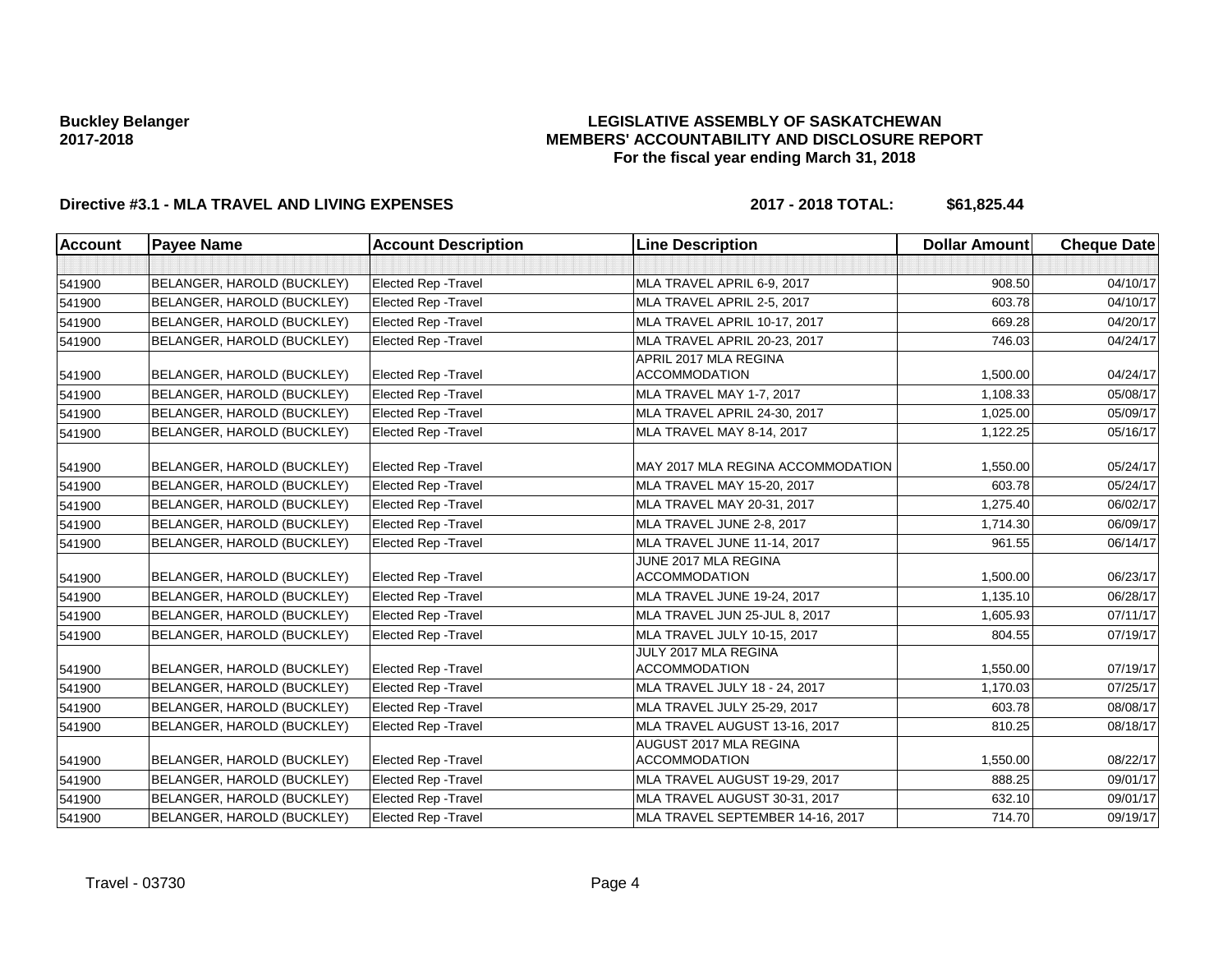### **LEGISLATIVE ASSEMBLY OF SASKATCHEWAN MEMBERS' ACCOUNTABILITY AND DISCLOSURE REPORT For the fiscal year ending March 31, 2018**

# **Directive #3.1 - MLA TRAVEL AND LIVING EXPENSES 2017 - 2018 TOTAL: \$61,825.44**

| <b>Account</b> | <b>Payee Name</b>          | <b>Account Description</b>  | <b>Line Description</b>                           | <b>Dollar Amount</b> | <b>Cheque Date</b> |
|----------------|----------------------------|-----------------------------|---------------------------------------------------|----------------------|--------------------|
|                |                            |                             |                                                   |                      |                    |
| 541900         | BELANGER, HAROLD (BUCKLEY) | <b>Elected Rep - Travel</b> | MLA TRAVEL SEPTEMBER 6-13, 2017                   | 1,338.30             | 09/20/17           |
|                |                            |                             | SEPTEMBER 2017 MLA REGINA                         |                      |                    |
| 541900         | BELANGER, HAROLD (BUCKLEY) | <b>Elected Rep - Travel</b> | <b>ACCOMMODATIONS</b>                             | 1,500.00             | 09/22/17           |
| 541900         | BELANGER, HAROLD (BUCKLEY) | <b>Elected Rep - Travel</b> | MLA TRAVEL SEPTEMBER 19-21, 2017                  | 888.65               | 09/22/17           |
| 541900         | BELANGER, HAROLD (BUCKLEY) | <b>Elected Rep - Travel</b> | MLA TRAVEL SEPTEMBER 25-29, 2017                  | 1,173.26             | 10/05/17           |
| 541900         | BELANGER, HAROLD (BUCKLEY) | <b>Elected Rep - Travel</b> | MLA TRAVEL OCTOBER 2-11, 2017                     | 609.75               | 10/17/17           |
| 541900         | BELANGER, HAROLD (BUCKLEY) | <b>Elected Rep - Travel</b> | OCTOBER 2017 MLA REGINA<br><b>ACCOMMODATIONS</b>  | 1,550.00             | 10/18/17           |
| 541900         | BELANGER, HAROLD (BUCKLEY) | <b>Elected Rep - Travel</b> | MLA TRAVEL OCTOBER 16 - 18, 2017                  | 983.75               | 10/20/17           |
| 541900         | BELANGER, HAROLD (BUCKLEY) | <b>Elected Rep - Travel</b> | MLA TRAVEL OCTOBER 21-24, 2017                    | 499.15               | 10/25/17           |
| 541900         | BELANGER, HAROLD (BUCKLEY) | <b>Elected Rep - Travel</b> | MLA TRAVEL OCTOBER 25-30, 2017                    | 969.20               | 10/31/17           |
| 541900         | BELANGER, HAROLD (BUCKLEY) | <b>Elected Rep - Travel</b> | MLA TRAVEL OCT 31-NOV 5, 2017                     | 1,139.80             | 11/06/17           |
| 541900         | BELANGER, HAROLD (BUCKLEY) | <b>Elected Rep - Travel</b> | MLA TRAVEL NOVEMBER 6-13, 2017                    | 1,187.50             | 11/14/17           |
|                |                            |                             | NOVEMBER 2017 MLA REGINA                          |                      |                    |
| 541900         | BELANGER, HAROLD (BUCKLEY) | <b>Elected Rep - Travel</b> | <b>ACCOMMODATIONS</b>                             | 1,500.00             | 11/15/17           |
| 541900         | BELANGER, HAROLD (BUCKLEY) | <b>Elected Rep - Travel</b> | MLA TRAVEL NOVEMBER 14-19, 2017                   | 1,047.80             | 11/20/17           |
| 541900         | BELANGER, HAROLD (BUCKLEY) | <b>Elected Rep - Travel</b> | MLA TRAVEL NOVEMBER 20-26, 2017                   | 1,068.25             | 11/28/17           |
| 541900         | BELANGER, HAROLD (BUCKLEY) | <b>Elected Rep - Travel</b> | MLA TRAVEL NOV 27-DEC 3, 2017                     | 1,308.85             | 12/04/17           |
| 541900         | BELANGER, HAROLD (BUCKLEY) | Elected Rep - Travel        | MLA TRAVEL DECEMBER 4 - 7, 2017                   | 711.75               | 12/11/17           |
| 541900         | BELANGER, HAROLD (BUCKLEY) | <b>Elected Rep - Travel</b> | DECEMBER 2017 MLA REGINA<br><b>ACCOMMODATIONS</b> | 1,550.00             | 12/11/17           |
| 541900         | BELANGER, HAROLD (BUCKLEY) | <b>Elected Rep - Travel</b> | MLA TRAVEL DECEMBER 10-17, 2017                   | 1,542.50             | 12/20/17           |
| 541900         | BELANGER, HAROLD (BUCKLEY) | <b>Elected Rep - Travel</b> | MLA TRAVEL DECEMBER 21-28, 2017                   | 701.70               | 01/02/18           |
| 541900         | BELANGER, HAROLD (BUCKLEY) | <b>Elected Rep - Travel</b> | MLA TRAVEL JANUARY 8-12, 2018                     | 907.05               | 01/18/18           |
| 541900         | BELANGER, HAROLD (BUCKLEY) | <b>Elected Rep - Travel</b> | JANUARY 2018 MLA REGINA<br><b>ACCOMMODATIONS</b>  | 1,550.00             | 01/18/18           |
| 541900         | BELANGER, HAROLD (BUCKLEY) | <b>Elected Rep - Travel</b> | MLA TRAVEL JANUARY 16-18, 2018                    | 928.00               | 01/19/18           |
| 541900         | BELANGER, HAROLD (BUCKLEY) | <b>Elected Rep - Travel</b> | MLA TRAVEL JANUARY 22-25, 2018                    | 1,089.40             | 01/31/18           |
| 541900         | BELANGER, HAROLD (BUCKLEY) | <b>Elected Rep - Travel</b> | MLA TRAVEL FEBRUARY 1-8, 2018                     | 1,722.09             | 02/09/18           |
| 541900         | BELANGER, HAROLD (BUCKLEY) | Elected Rep - Travel        | MLA TRAVEL FEBRUARY 11-12, 2018                   | 648.10               | 02/15/18           |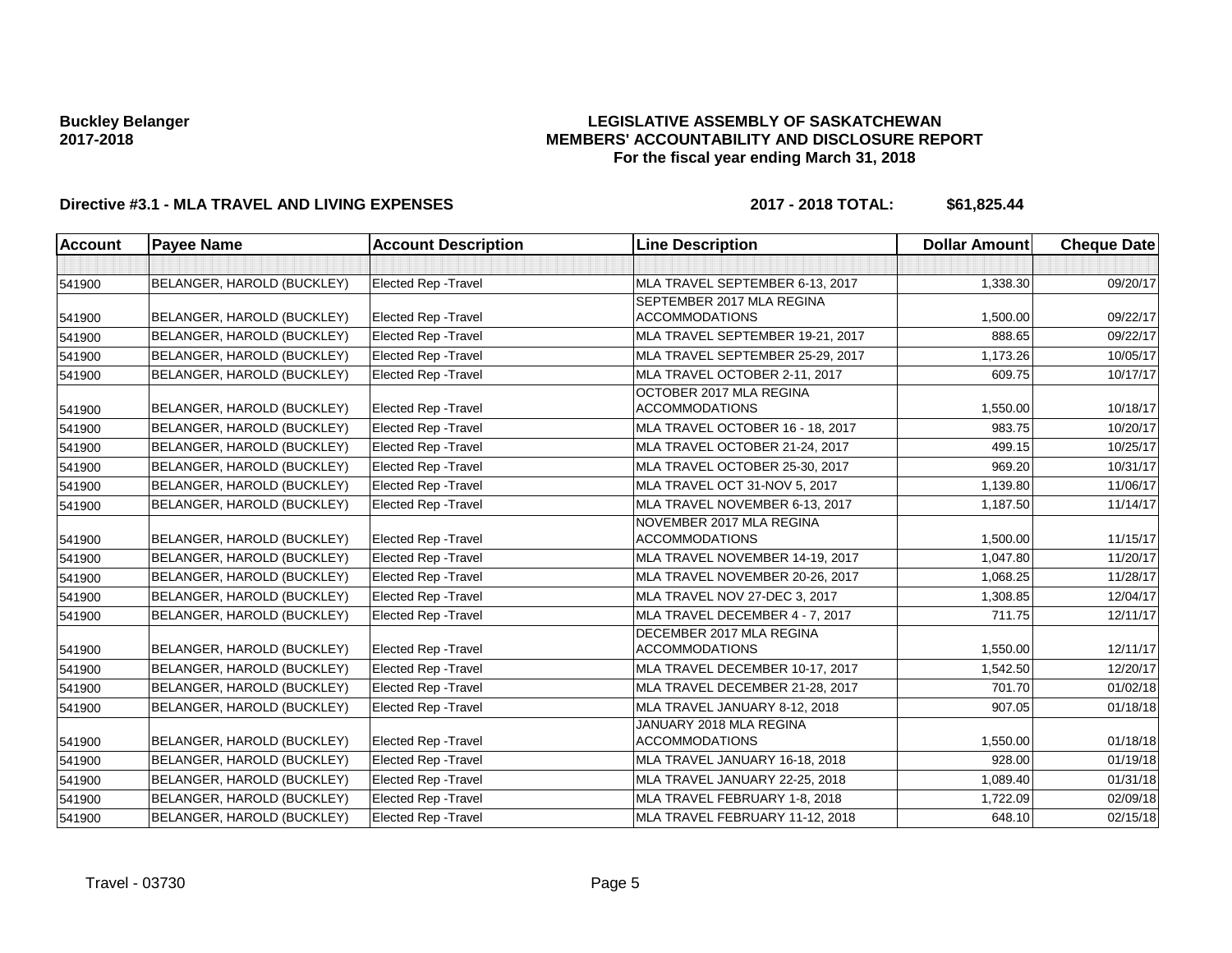### **LEGISLATIVE ASSEMBLY OF SASKATCHEWAN MEMBERS' ACCOUNTABILITY AND DISCLOSURE REPORT For the fiscal year ending March 31, 2018**

# **Directive #3.1 - MLA TRAVEL AND LIVING EXPENSES 2017 - 2018 TOTAL: \$61,825.44**

| <b>Account</b> | <b>Payee Name</b>          | <b>Account Description</b>  | <b>Line Description</b>      | <b>Dollar Amountl</b> | <b>Cheque Datel</b> |
|----------------|----------------------------|-----------------------------|------------------------------|-----------------------|---------------------|
|                |                            |                             |                              |                       |                     |
|                |                            |                             | FEBRUARY 2018 MLA REGINA     |                       |                     |
| 541900         | BELANGER, HAROLD (BUCKLEY) | Elected Rep - Travel        | <b>ACCOMMODATIONS</b>        | 1,400.00              | 02/15/18            |
| 541900         | BELANGER, HAROLD (BUCKLEY) | Elected Rep - Travel        | MLA TRAVEL FEBRUARY 13, 2018 | 190.15                | 03/05/18            |
| 541900         | BELANGER, HAROLD (BUCKLEY) | Elected Rep - Travel        | MLA TRAVEL MARCH 6-11, 2018  | 1,216.20              | 03/12/18            |
| 541900         | BELANGER, HAROLD (BUCKLEY) | <b>Elected Rep - Travel</b> | MLA TRAVEL MARCH 12-18, 2018 | 1,059.05              | 03/19/18            |
|                |                            |                             | MARCH 2018 MLA REGINA        |                       |                     |
| 541900         | BELANGER, HAROLD (BUCKLEY) | Elected Rep - Travel        | <b>ACCOMMODATION</b>         | 1,550.00              | 03/21/18            |
| 541900         | BELANGER, HAROLD (BUCKLEY) | Elected Rep - Travel        | MLA TRAVEL MARCH 19-25, 2018 | 1,129.85              | 03/26/18            |
| 541900         | BELANGER, HAROLD (BUCKLEY) | <b>Elected Rep - Travel</b> | MLA TRAVEL MARCH 26-29, 2018 | 412.45                | 03/29/18            |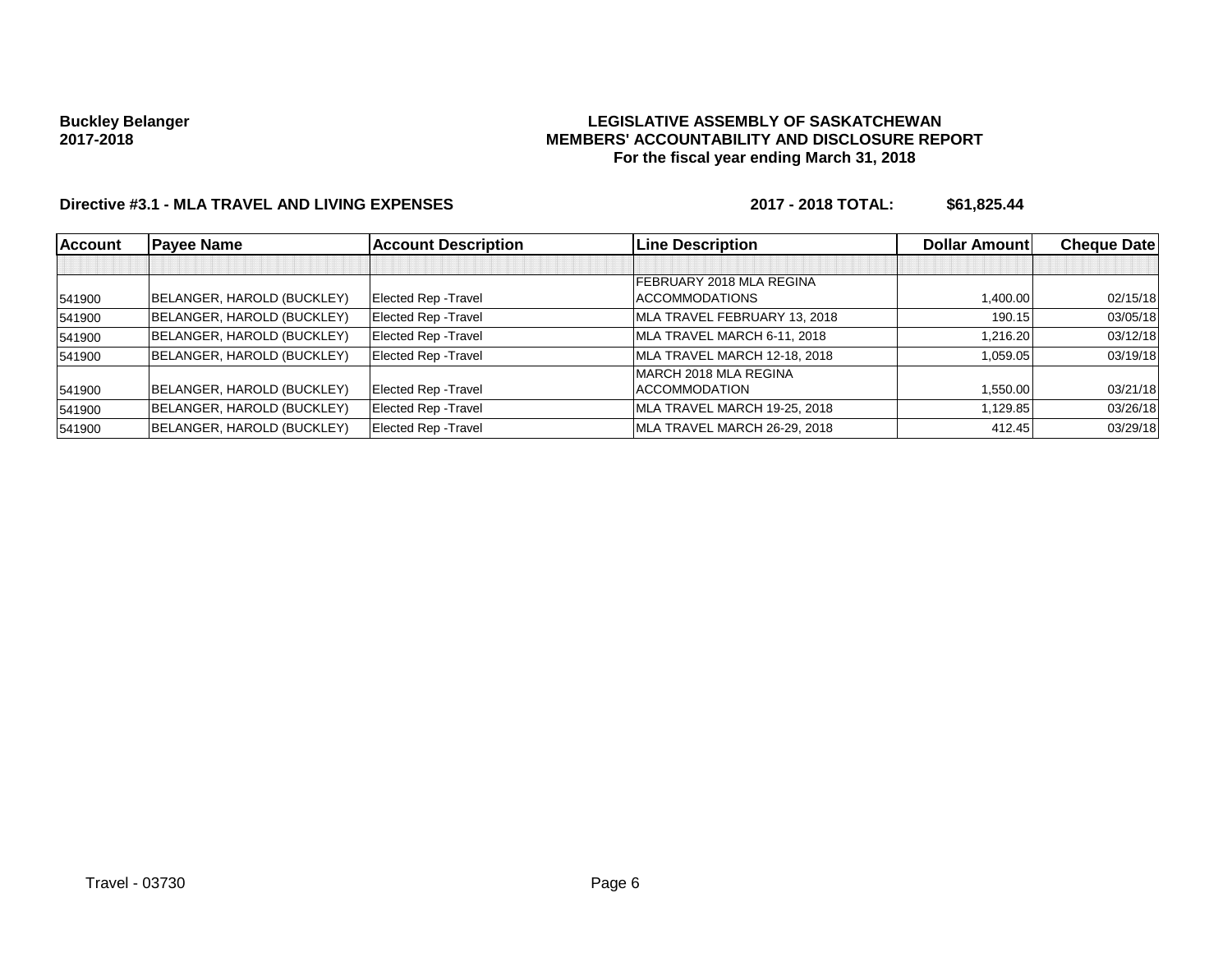### **LEGISLATIVE ASSEMBLY OF SASKATCHEWAN MEMBERS' ACCOUNTABILITY AND DISCLOSURE REPORT For the fiscal year ending March 31, 2018**

| <b>Account</b> | <b>Payee Name</b>                                       | <b>Account Description</b>                | <b>Line Description</b>       | <b>Dollar Amount</b> | <b>Cheque Date</b> |
|----------------|---------------------------------------------------------|-------------------------------------------|-------------------------------|----------------------|--------------------|
|                |                                                         |                                           |                               |                      |                    |
| 522000         | BEAUVAL DEVELOPMENT INC.                                | Rent of Ground, Buildings and Other Space | HALL RENTAL - NO GST          | 100.00               | 10/01/17           |
|                | <b>BUFFALO NARROWS FRIENDSHIP</b>                       |                                           |                               |                      |                    |
| 522000         | <b>CENTRE INC.</b>                                      | Rent of Ground, Buildings and Other Space | APRIL 2017 MLA OFFICE RENT    | 350.00               | 04/04/17           |
|                | <b>BUFFALO NARROWS FRIENDSHIP</b>                       |                                           |                               |                      |                    |
| 522000         | <b>CENTRE INC.</b>                                      | Rent of Ground, Buildings and Other Space | MAY&JUNE 2017 MLA OFFICE RENT | 700.00               | 06/19/17           |
|                | <b>BUFFALO NARROWS FRIENDSHIP</b>                       |                                           |                               |                      |                    |
| 522000         | <b>CENTRE INC.</b>                                      | Rent of Ground, Buildings and Other Space | JULY 2017 MLA OFFICE RENT     | 350.00               | 08/01/17           |
| 522000         | <b>BUFFALO NARROWS FRIENDSHIP</b><br><b>CENTRE INC.</b> | Rent of Ground, Buildings and Other Space | AUG&SEPT 2017 MLA OFFICE RENT | 700.00               | 09/05/17           |
|                | <b>BUFFALO NARROWS FRIENDSHIP</b>                       |                                           |                               |                      |                    |
| 522000         | CENTRE INC.                                             | Rent of Ground, Buildings and Other Space | OCTOBER 2017 MLA OFFICE RENT  | 350.00               | 10/10/17           |
|                | <b>BUFFALO NARROWS FRIENDSHIP</b>                       |                                           |                               |                      |                    |
| 522000         | CENTRE INC.                                             | Rent of Ground, Buildings and Other Space | NOVEMBER 2017 MLA OFFICE RENT | 350.00               | 11/06/17           |
|                | <b>BUFFALO NARROWS FRIENDSHIP</b>                       |                                           |                               |                      |                    |
| 522000         | CENTRE INC.                                             | Rent of Ground, Buildings and Other Space | DECEMBER 2017 MLA OFFICE RENT | 350.00               | 01/01/18           |
|                | <b>BUFFALO NARROWS FRIENDSHIP</b>                       |                                           |                               |                      |                    |
| 522000         | <b>CENTRE INC.</b>                                      | Rent of Ground, Buildings and Other Space | JANUARY 2018 MLA OFFICE RENT  | 350.00               | 01/08/18           |
|                | <b>BUFFALO NARROWS FRIENDSHIP</b>                       |                                           |                               |                      |                    |
| 522000         | <b>CENTRE INC.</b>                                      | Rent of Ground, Buildings and Other Space | MARCH 2018 MLA OFFICE RENT    | 350.00               | 03/02/18           |
|                | <b>BUFFALO NARROWS FRIENDSHIP</b>                       |                                           |                               |                      |                    |
| 522000         | CENTRE INC.                                             | Rent of Ground, Buildings and Other Space | FEBRUARY 2018 MLA OFFICE RENT | 350.00               | 03/22/18           |
|                | <b>BUFFALO NARROWS, NORTHERN</b>                        |                                           |                               |                      |                    |
| 522000         | <b>VILLAGE OF</b>                                       | Rent of Ground, Buildings and Other Space | <b>IMEETING ROOM RENTAL</b>   | 50.00                | 09/14/17           |
|                | ILE A LA CROSSE, NORTHERN                               |                                           |                               |                      |                    |
| 522000         | <b>VILLAGE OF</b>                                       | Rent of Ground, Buildings and Other Space | APRIL 2017 MLA OFFICE RENT    | 300.00               | 05/02/17           |
|                | ILE A LA CROSSE, NORTHERN                               |                                           |                               |                      |                    |
| 522000         | <b>VILLAGE OF</b>                                       | Rent of Ground, Buildings and Other Space | MAY 2017 MLA OFFICE RENT      | 300.00               | 06/01/17           |
|                | ILE A LA CROSSE, NORTHERN                               |                                           |                               |                      |                    |
| 522000         | <b>VILLAGE OF</b>                                       | Rent of Ground, Buildings and Other Space | JUNE 2017 MLA OFFICE RENT     | 300.00               | 07/01/17           |
| 522000         | ILE A LA CROSSE, NORTHERN<br><b>VILLAGE OF</b>          | Rent of Ground, Buildings and Other Space | JULY 2017 MLA OFFICE RENT     | 300.00               | 08/01/17           |
|                |                                                         |                                           |                               |                      |                    |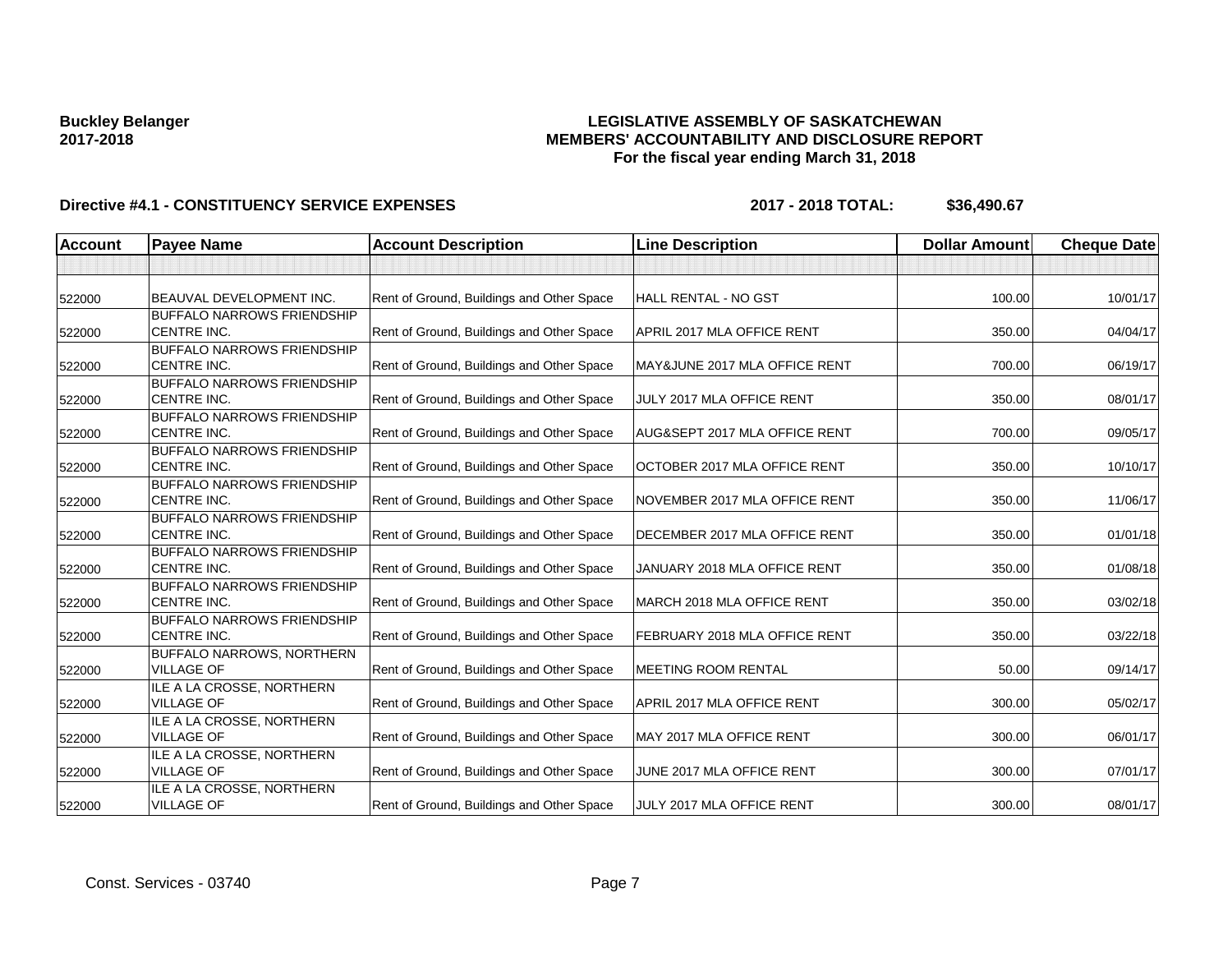### **LEGISLATIVE ASSEMBLY OF SASKATCHEWAN MEMBERS' ACCOUNTABILITY AND DISCLOSURE REPORT For the fiscal year ending March 31, 2018**

| <b>Account</b> | <b>Payee Name</b>                              | <b>Account Description</b>                | <b>Line Description</b>            | <b>Dollar Amount</b> | <b>Cheque Date</b> |
|----------------|------------------------------------------------|-------------------------------------------|------------------------------------|----------------------|--------------------|
|                |                                                |                                           |                                    |                      |                    |
| 522000         | ILE A LA CROSSE, NORTHERN<br><b>VILLAGE OF</b> | Rent of Ground, Buildings and Other Space | <b>AUGUST 2017 MLA OFFICE RENT</b> | 300.00               | 09/01/17           |
|                | ILE A LA CROSSE, NORTHERN                      |                                           |                                    |                      |                    |
| 522000         | <b>VILLAGE OF</b>                              | Rent of Ground, Buildings and Other Space | SEPTEMBER 2017 MLA OFFICE RENT     | 300.00               | 10/01/17           |
|                | ILE A LA CROSSE, NORTHERN                      |                                           |                                    |                      |                    |
| 522000         | <b>VILLAGE OF</b>                              | Rent of Ground, Buildings and Other Space | OCTOBER 2017 MLA OFFICE RENT       | 300.00               | 11/01/17           |
|                | ILE A LA CROSSE, NORTHERN                      |                                           |                                    |                      |                    |
| 522000         | <b>VILLAGE OF</b>                              | Rent of Ground, Buildings and Other Space | NOVEMBER 2017 MLA OFFICE RENT      | 300.00               | 12/01/17           |
|                | ILE A LA CROSSE, NORTHERN<br><b>VILLAGE OF</b> | Rent of Ground, Buildings and Other Space | DECEMBER 2017 MLA OFFICE RENT      | 300.00               | 01/01/18           |
| 522000         | ILE A LA CROSSE, NORTHERN                      |                                           |                                    |                      |                    |
| 522000         | <b>VILLAGE OF</b>                              | Rent of Ground, Buildings and Other Space | JANUARY 2018 MLA OFFICE RENT       | 300.00               | 02/01/18           |
|                | ILE A LA CROSSE, NORTHERN                      |                                           |                                    |                      |                    |
| 522000         | <b>VILLAGE OF</b>                              | Rent of Ground, Buildings and Other Space | FEBRUARY 2018 MLA OFFICE RENT      | 300.00               | 03/01/18           |
|                | ILE A LA CROSSE, NORTHERN                      |                                           |                                    |                      |                    |
| 522000         | <b>VILLAGE OF</b>                              | Rent of Ground, Buildings and Other Space | MARCH 2018 MLA OFFICE RENT         | 300.00               | 03/01/18           |
|                | MINISTER OF FINANCE-MINISTRY                   |                                           | PHOTOCOPIER SERVICE FEES FOR 2017- |                      |                    |
| 522200         | OF CENTRAL SERVICES                            | Rent of Photocopiers                      | 18                                 | 100.00               | 12/01/17           |
| 522200         | TOSHIBA OF CANADA LTD.                         | Rent of Photocopiers                      | <b>COPIER CHARGES</b>              | 238.04               | 04/05/17           |
| 522200         | TOSHIBA OF CANADA LTD.                         | Rent of Photocopiers                      | <b>COPIER CHARGES</b>              | 198.71               | 05/05/17           |
| 522200         | TOSHIBA OF CANADA LTD.                         | <b>Rent of Photocopiers</b>               | <b>COPIER CHARGES</b>              | 205.96               | 06/05/17           |
| 522200         | TOSHIBA OF CANADA LTD.                         | <b>Rent of Photocopiers</b>               | <b>COPIER CHARGES</b>              | 194.95               | 07/06/17           |
| 522200         | TOSHIBA OF CANADA LTD.                         | Rent of Photocopiers                      | <b>COPIER CHARGES</b>              | 206.14               | 08/04/17           |
| 522200         | TOSHIBA OF CANADA LTD.                         | <b>Rent of Photocopiers</b>               | <b>COPIER CHARGES</b>              | 189.14               | 09/05/17           |
| 522200         | TOSHIBA OF CANADA LTD.                         | Rent of Photocopiers                      | <b>COPIER CHARGES</b>              | 190.39               | 10/06/17           |
| 522200         | TOSHIBA OF CANADA LTD.                         | Rent of Photocopiers                      | <b>COPIER CHARGES</b>              | 293.36               | 11/03/17           |
| 522200         | TOSHIBA OF CANADA LTD.                         | Rent of Photocopiers                      | <b>COPIER CHARGES</b>              | 224.74               | 01/01/18           |
| 522200         | TOSHIBA OF CANADA LTD.                         | Rent of Photocopiers                      | <b>COPIER CHARGES</b>              | 196.64               | 01/05/18           |
| 522200         | TOSHIBA OF CANADA LTD.                         | Rent of Photocopiers                      | <b>COPIER CHARGES</b>              | 202.39               | 02/02/18           |
| 522200         | TOSHIBA OF CANADA LTD.                         | Rent of Photocopiers                      | <b>COPIER CHARGES</b>              | 173.26               | 03/22/18           |
| 525000         | <b>BOUVIER, VYE</b>                            | Postal, Courier, Freight and Related      | <b>REIMB: POSTAGE</b>              | 89.25                | 05/04/17           |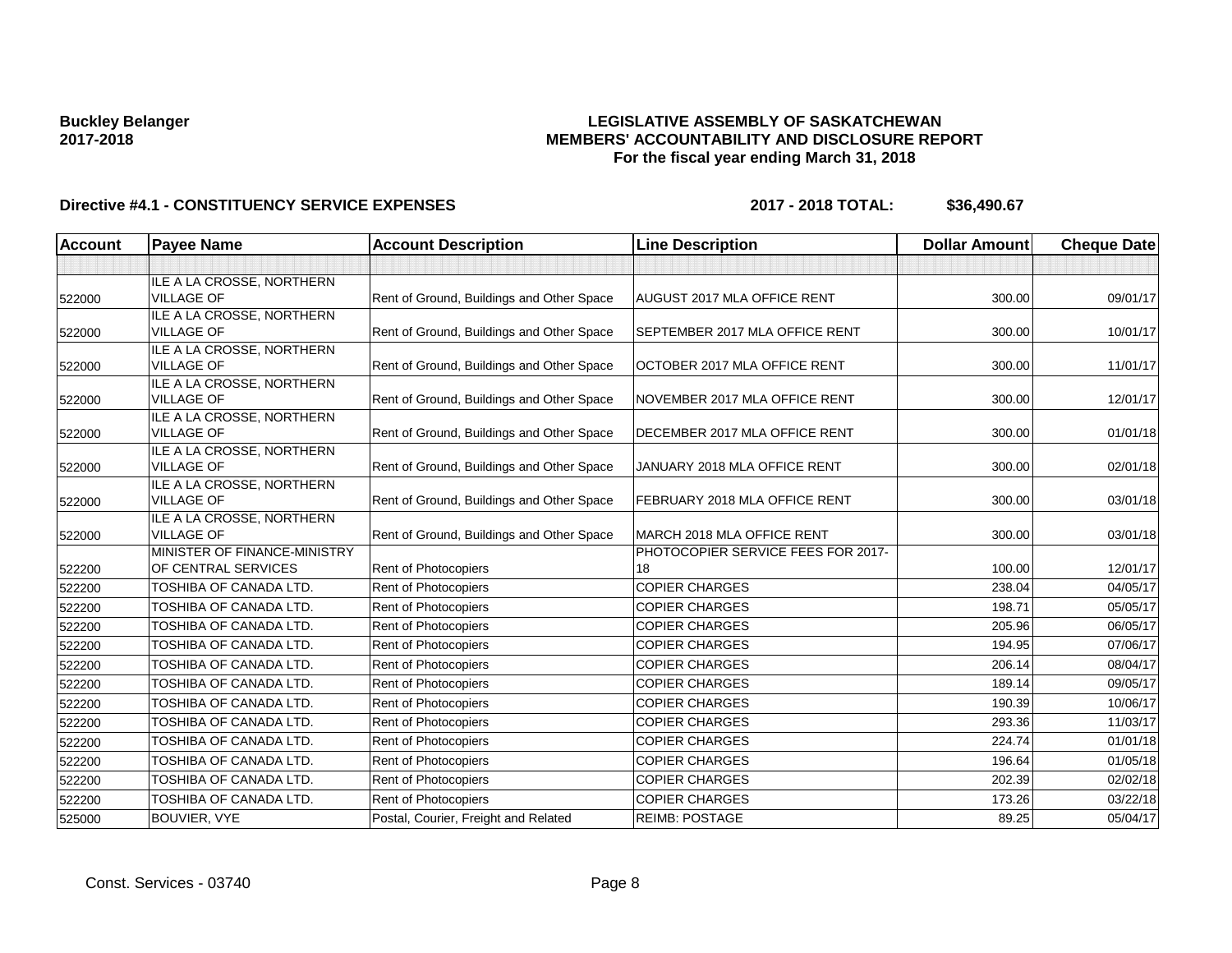### **LEGISLATIVE ASSEMBLY OF SASKATCHEWAN MEMBERS' ACCOUNTABILITY AND DISCLOSURE REPORT For the fiscal year ending March 31, 2018**

| <b>Account</b> | <b>Payee Name</b>           | <b>Account Description</b>           | <b>Line Description</b>              | <b>Dollar Amount</b> | <b>Cheque Date</b> |
|----------------|-----------------------------|--------------------------------------|--------------------------------------|----------------------|--------------------|
|                |                             |                                      |                                      |                      |                    |
| 525000         | <b>BOUVIER, VYE</b>         | Postal, Courier, Freight and Related | <b>REIMB: POSTAGE</b>                | 103.43               | 09/18/17           |
| 525000         | BOUVIER, VYE                | Postal, Courier, Freight and Related | <b>REIMB: POSTAGE</b>                | 110.67               | 12/14/17           |
| 525000         | <b>SIGNATURE GRAPHICS</b>   | Postal, Courier, Freight and Related | <b>CHRISTMAS CARDS&amp;SHIPPING</b>  | 25.00                | 01/01/18           |
| 525000         | <b>SUPREME BASICS</b>       | Postal, Courier, Freight and Related | <b>FREIGHT</b>                       | 200.04               | 05/01/17           |
| 525000         | <b>SUPREME BASICS</b>       | Postal, Courier, Freight and Related | CABINET&FREIGHT                      | 170.15               | 05/01/17           |
| 525000         | <b>SUPREME BASICS</b>       | Postal, Courier, Freight and Related | OFFICE SUPPLIES                      | 15.00                | 05/17/17           |
| 525000         | <b>SUPREME BASICS</b>       | Postal, Courier, Freight and Related | SHELVING UNIT & FREIGHT              | 44.33                | 08/01/17           |
| 525000         | <b>SUPREME BASICS</b>       | Postal, Courier, Freight and Related | OFFICEJET PRINTER&OFFICE SUPPLIES    | 84.21                | 08/02/17           |
| 525000         | <b>SUPREME BASICS</b>       | Postal, Courier, Freight and Related | <b>ROUND TABLE &amp; FREIGHT</b>     | 43.83                | 10/05/17           |
| 525000         | <b>SUPREME BASICS</b>       | Postal, Courier, Freight and Related | <b>OFFICE SUPPLIES &amp; FREIGHT</b> | 10.43                | 10/05/17           |
| 528000         | <b>POWERLAND</b>            | <b>Support Services</b>              | TECHNOLOGY SUPPORT SERVICES          | 110.91               | 05/18/17           |
| 528000         | <b>POWERLAND</b>            | <b>Support Services</b>              | TECHNOLOGY SUPPORT SERVICES          | 110.91               | 06/21/17           |
| 528000         | <b>POWERLAND</b>            | <b>Support Services</b>              | TECHNOLOGY SUPPORT/SOFTWARE          | 129.39               | 07/01/17           |
| 528000         | <b>POWERLAND</b>            | <b>Support Services</b>              | TECHNOLOGY SUPPORT SERVICES          | 36.97                | 09/01/17           |
| 528000         | <b>POWERLAND</b>            | <b>Support Services</b>              | TECHNOLOGY SUPPORT SERVICES          | 36.97                | 12/01/17           |
| 528000         | POWERLAND COMPUTERS         | <b>Support Services</b>              | TECHNOLOGY SUPPORT SERVICES          | 36.97                | 02/01/18           |
| 528000         | POWERLAND COMPUTERS         | <b>Support Services</b>              | TECHNOLOGY SUPPORT SERVICES          | 55.45                | 03/29/18           |
| 528000         | POWERLAND COMPUTERS         | <b>Support Services</b>              | TECHNOLOGY SUPPORT SERVICES          | 36.97                | 03/31/18           |
| 530200         | SANDY POINT CONSULTING LTD. | <b>Strategic Comm Plan/Issues</b>    | RESEARCH/CONSULTING SERVICES         | 1,250.00             | 08/12/17           |
| 530200         | SANDY POINT CONSULTING LTD. | <b>Strategic Comm Plan/Issues</b>    | RESEARCH/CONSULTING SERVICES         | 1.250.00             | 09/01/17           |
| 530200         | SANDY POINT CONSULTING LTD. | <b>Strategic Comm Plan/Issues</b>    | RESEARCH/CONSULTING SERVICES         | 1,250.00             | 09/13/17           |
| 530200         | SANDY POINT CONSULTING LTD. | <b>Strategic Comm Plan/Issues</b>    | RESEARCH/CONSULTING SERVICES         | 1,250.00             | 10/01/17           |
| 530200         | SANDY POINT CONSULTING LTD. | <b>Strategic Comm Plan/Issues</b>    | RESEARCH/CONSULTING SERVICES         | 1,250.00             | 10/15/17           |
| 530200         | SANDY POINT CONSULTING LTD. | <b>Strategic Comm Plan/Issues</b>    | RESEARCH/CONSULTING SERVICES         | 1,250.00             | 11/01/17           |
| 530300         | UNIVERSITY OF SASKATCHEWAN  | Primary Research/Focus group         | <b>RESEARCH SERVICES</b>             | 5,000.00             | 04/04/17           |
| 530500         | <b>JAZZ MANAGEMENT LTD.</b> | Media Placement                      | <b>ADVERTISING</b>                   | 41.67                | 04/01/17           |
| 530500         | <b>JAZZ MANAGEMENT LTD.</b> | Media Placement                      | <b>ADVERTISING</b>                   | 41.67                | 05/01/17           |
| 530500         | JAZZ MANAGEMENT LTD.        | Media Placement                      | <b>ADVERTISING</b>                   | 41.67                | 06/01/17           |
| 530500         | <b>JAZZ MANAGEMENT LTD.</b> | Media Placement                      | <b>ADVERTISING</b>                   | 41.67                | 06/29/17           |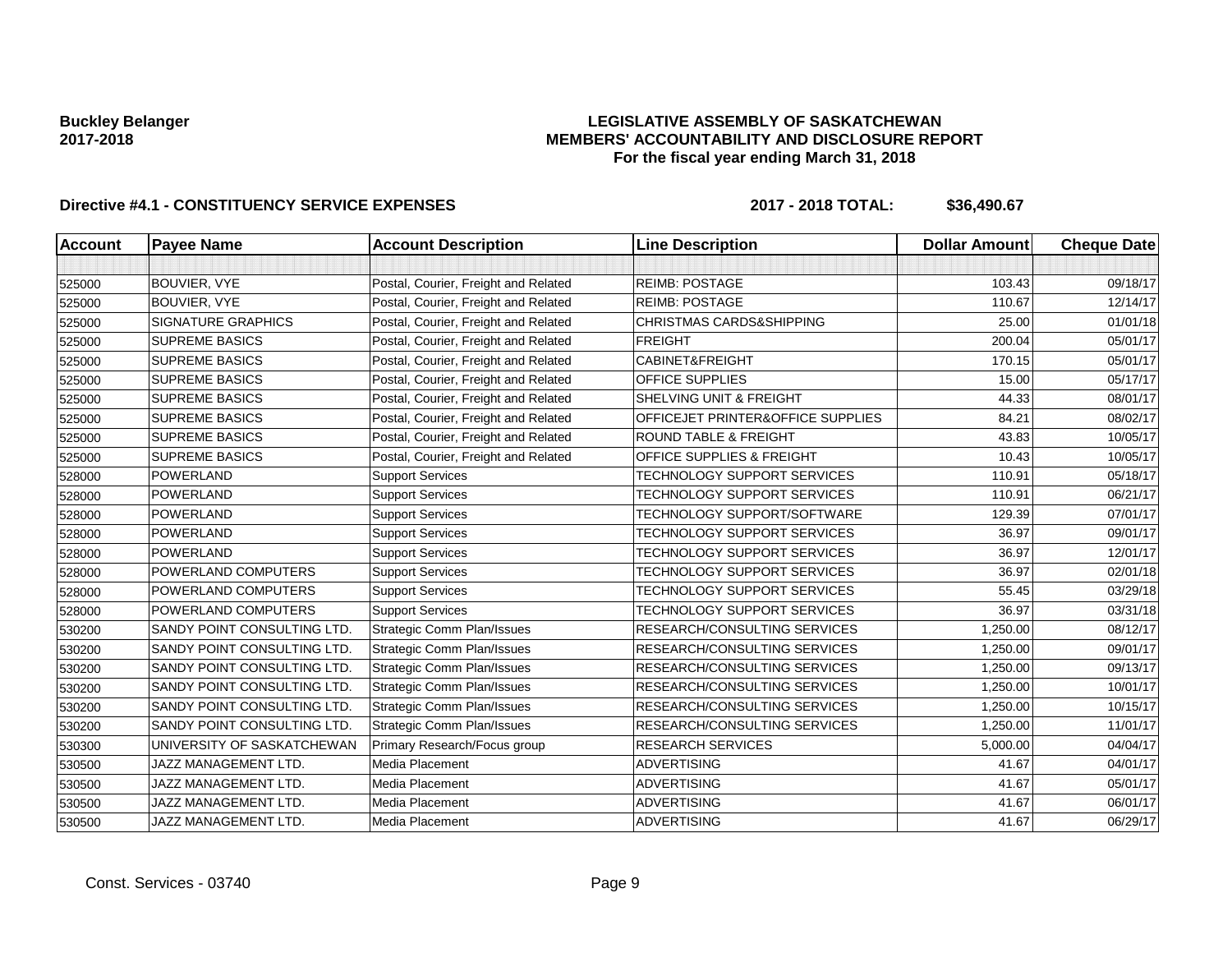### **LEGISLATIVE ASSEMBLY OF SASKATCHEWAN MEMBERS' ACCOUNTABILITY AND DISCLOSURE REPORT For the fiscal year ending March 31, 2018**

| <b>Account</b> | <b>Payee Name</b>            | <b>Account Description</b> | <b>Line Description</b> | <b>Dollar Amount</b> | <b>Cheque Date</b> |
|----------------|------------------------------|----------------------------|-------------------------|----------------------|--------------------|
|                |                              |                            |                         |                      |                    |
| 530500         | <b>JAZZ MANAGEMENT LTD.</b>  | Media Placement            | <b>ADVERTISING</b>      | 41.67                | 08/01/17           |
| 530500         | <b>JAZZ MANAGEMENT LTD.</b>  | Media Placement            | <b>ADVERTISING</b>      | 41.67                | 09/01/17           |
| 530500         | JAZZ MANAGEMENT LTD.         | <b>Media Placement</b>     | <b>ADVERTISING</b>      | 41.67                | 10/01/17           |
| 530500         | JAZZ MANAGEMENT LTD.         | Media Placement            | <b>ADVERTISING</b>      | 41.67                | 11/01/17           |
| 530500         | <b>JAZZ MANAGEMENT LTD.</b>  | <b>Media Placement</b>     | <b>ADVERTISING</b>      | 41.67                | 12/20/17           |
| 530500         | JAZZ MANAGEMENT LTD.         | Media Placement            | <b>ADVERTISING</b>      | 41.67                | 03/01/18           |
| 530500         | <b>JAZZ MANAGEMENT LTD.</b>  | Media Placement            | <b>ADVERTISING</b>      | 41.67                | 03/01/18           |
| 530500         | JAZZ MANAGEMENT LTD.         | Media Placement            | <b>ADVERTISING</b>      | 41.67                | 03/01/18           |
| 530500         | MISSINIPI BROADCASTING CORP. | <b>Media Placement</b>     | <b>ADVERTISING</b>      | 500.00               | 10/01/17           |
| 530500         | MISSINIPI BROADCASTING CORP. | <b>Media Placement</b>     | <b>ADVERTISING</b>      | 169.66               | 03/01/18           |
| 530500         | MISSINIPI BROADCASTING CORP. | Media Placement            | <b>ADVERTISING</b>      | 250.00               | 03/01/18           |
| 530500         | NORTHERN PRIDE PUBLICATIONS  | Media Placement            | <b>ADVERTISING</b>      | 47.70                | 04/06/17           |
| 530500         | NORTHERN PRIDE PUBLICATIONS  | Media Placement            | <b>ADVERTISING</b>      | 47.70                | 04/13/17           |
| 530500         | NORTHERN PRIDE PUBLICATIONS  | Media Placement            | <b>ADVERTISING</b>      | 47.70                | 05/01/17           |
| 530500         | NORTHERN PRIDE PUBLICATIONS  | Media Placement            | <b>ADVERTISING</b>      | 47.70                | 05/01/17           |
| 530500         | NORTHERN PRIDE PUBLICATIONS  | Media Placement            | <b>ADVERTISING</b>      | 47.70                | 05/04/17           |
| 530500         | NORTHERN PRIDE PUBLICATIONS  | Media Placement            | <b>ADVERTISING</b>      | 47.70                | 05/11/17           |
| 530500         | NORTHERN PRIDE PUBLICATIONS  | <b>Media Placement</b>     | <b>ADVERTISING</b>      | 47.70                | 05/18/17           |
| 530500         | NORTHERN PRIDE PUBLICATIONS  | Media Placement            | <b>ADVERTISING</b>      | 47.70                | 06/01/17           |
| 530500         | NORTHERN PRIDE PUBLICATIONS  | <b>Media Placement</b>     | <b>ADVERTISING</b>      | 47.70                | 06/01/17           |
| 530500         | NORTHERN PRIDE PUBLICATIONS  | Media Placement            | <b>ADVERTISING</b>      | 47.70                | 06/09/17           |
| 530500         | NORTHERN PRIDE PUBLICATIONS  | Media Placement            | <b>ADVERTISING</b>      | 47.70                | 06/15/17           |
| 530500         | NORTHERN PRIDE PUBLICATIONS  | Media Placement            | <b>ADVERTISING</b>      | 47.70                | 07/01/17           |
| 530500         | NORTHERN PRIDE PUBLICATIONS  | Media Placement            | <b>ADVERTISING</b>      | 47.70                | 07/01/17           |
| 530500         | NORTHERN PRIDE PUBLICATIONS  | <b>Media Placement</b>     | <b>ADVERTISING</b>      | 47.70                | 07/13/17           |
| 530500         | NORTHERN PRIDE PUBLICATIONS  | <b>Media Placement</b>     | <b>ADVERTISING</b>      | 47.70                | 08/01/17           |
| 530500         | NORTHERN PRIDE PUBLICATIONS  | Media Placement            | <b>ADVERTISING</b>      | 47.70                | 08/01/17           |
| 530500         | NORTHERN PRIDE PUBLICATIONS  | Media Placement            | <b>ADVERTISING</b>      | 47.70                | 08/03/17           |
| 530500         | NORTHERN PRIDE PUBLICATIONS  | Media Placement            | <b>ADVERTISING</b>      | 47.70                | 08/10/17           |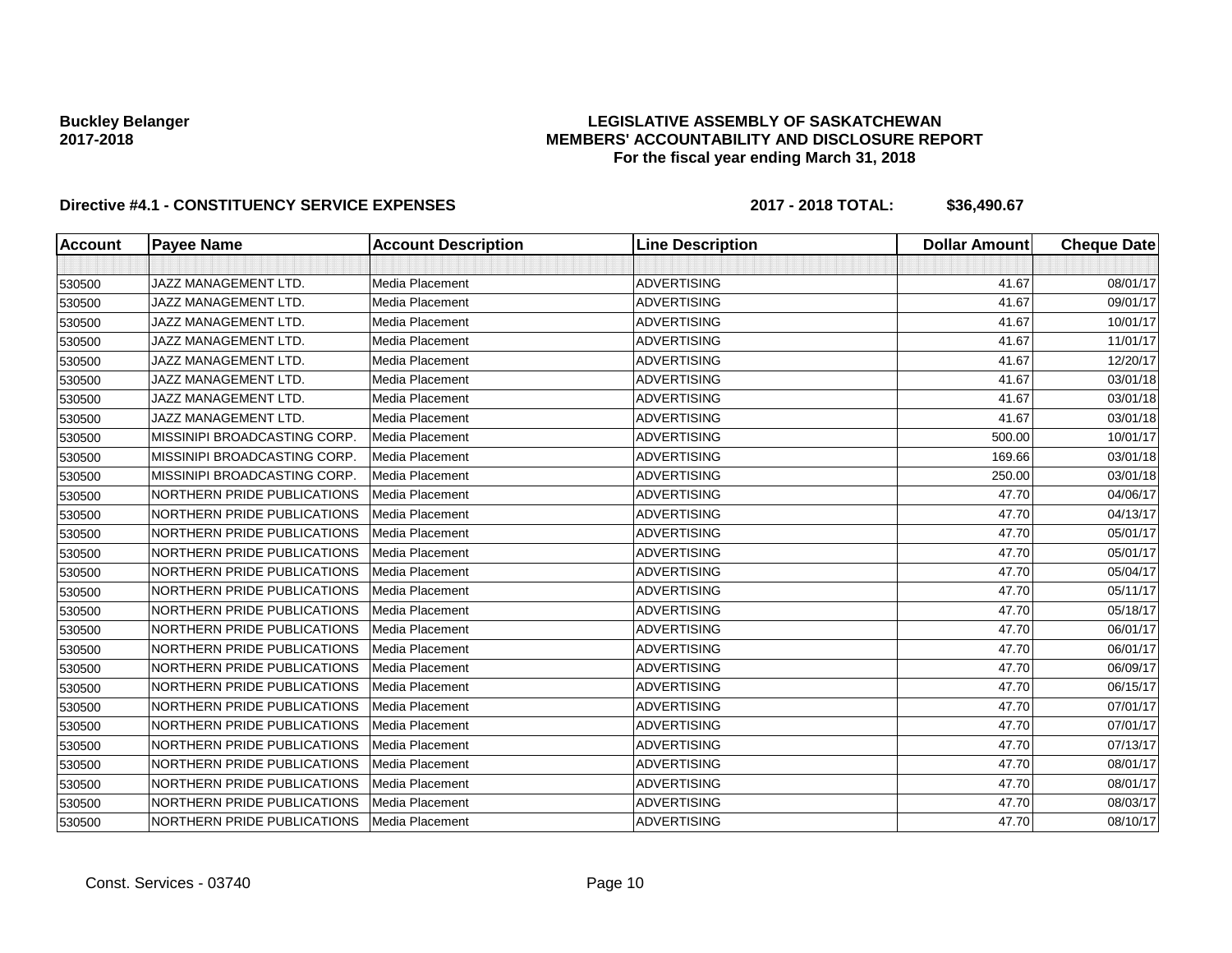### **LEGISLATIVE ASSEMBLY OF SASKATCHEWAN MEMBERS' ACCOUNTABILITY AND DISCLOSURE REPORT For the fiscal year ending March 31, 2018**

| <b>Account</b> | <b>Payee Name</b>                              | <b>Account Description</b> | <b>Line Description</b> | <b>Dollar Amount</b> | <b>Cheque Date</b> |
|----------------|------------------------------------------------|----------------------------|-------------------------|----------------------|--------------------|
|                |                                                |                            |                         |                      |                    |
| 530500         | NORTHERN PRIDE PUBLICATIONS                    | Media Placement            | <b>ADVERTISING</b>      | 47.70                | 08/21/17           |
| 530500         | NORTHERN PRIDE PUBLICATIONS                    | Media Placement            | <b>ADVERTISING</b>      | 47.70                | 09/01/17           |
| 530500         | NORTHERN PRIDE PUBLICATIONS                    | Media Placement            | <b>ADVERTISING</b>      | 47.70                | 09/01/17           |
| 530500         | NORTHERN PRIDE PUBLICATIONS                    | Media Placement            | <b>ADVERTISING</b>      | 47.70                | 09/07/17           |
| 530500         | NORTHERN PRIDE PUBLICATIONS                    | Media Placement            | <b>ADVERTISING</b>      | 47.70                | 09/14/17           |
| 530500         | NORTHERN PRIDE PUBLICATIONS                    | Media Placement            | <b>ADVERTISING</b>      | 47.70                | 10/01/17           |
| 530500         | NORTHERN PRIDE PUBLICATIONS                    | Media Placement            | <b>ADVERTISING</b>      | 47.70                | 10/01/17           |
| 530500         | NORTHERN PRIDE PUBLICATIONS                    | Media Placement            | <b>ADVERTISING</b>      | 47.70                | 10/05/17           |
| 530500         | NORTHERN PRIDE PUBLICATIONS                    | Media Placement            | <b>ADVERTISING</b>      | 47.70                | 10/12/17           |
| 530500         | NORTHERN PRIDE PUBLICATIONS                    | Media Placement            | <b>ADVERTISING</b>      | 47.70                | 10/19/17           |
| 530500         | NORTHERN PRIDE PUBLICATIONS                    | Media Placement            | <b>ADVERTISING</b>      | 47.70                | 11/01/17           |
| 530500         | NORTHERN PRIDE PUBLICATIONS                    | Media Placement            | <b>ADVERTISING</b>      | 47.70                | 11/02/17           |
| 530500         | NORTHERN PRIDE PUBLICATIONS                    | Media Placement            | <b>ADVERTISING</b>      | 47.70                | 11/09/17           |
| 530500         | NORTHERN PRIDE PUBLICATIONS                    | Media Placement            | <b>ADVERTISING</b>      | 47.70                | 11/16/17           |
| 530500         | NORTHERN PRIDE PUBLICATIONS                    | Media Placement            | <b>ADVERTISING</b>      | 47.70                | 12/01/17           |
| 530500         | NORTHERN PRIDE PUBLICATIONS                    | Media Placement            | <b>ADVERTISING</b>      | 47.70                | 12/01/17           |
| 530500         | NORTHERN PRIDE PUBLICATIONS                    | Media Placement            | <b>ADVERTISING</b>      | 47.70                | 12/07/17           |
| 530500         | NORTHERN PRIDE PUBLICATIONS                    | Media Placement            | <b>ADVERTISING</b>      | 342.90               | 01/01/18           |
| 530500         | NORTHERN PRIDE PUBLICATIONS                    | Media Placement            | <b>ADVERTISING</b>      | 47.70                | 01/01/18           |
| 530500         | NORTHERN PRIDE PUBLICATIONS                    | Media Placement            | <b>ADVERTISING</b>      | 47.70                | 01/01/18           |
| 530500         | NORTHERN PRIDE PUBLICATIONS                    | Media Placement            | <b>ADVERTISING</b>      | 47.70                | 02/01/18           |
| 530500         | NORTHERN PRIDE PUBLICATIONS                    | Media Placement            | <b>ADVERTISING</b>      | 47.70                | 02/01/18           |
| 530500         | P.A. SHOPPER (ADGRAPHICS LTD.) Media Placement |                            | <b>ADVERTISING</b>      | 149.43               | 06/01/17           |
| 530500         | P.A. SHOPPER (ADGRAPHICS LTD.) Media Placement |                            | <b>ADVERTISING</b>      | 76.33                | 06/19/17           |
| 530500         | P.A. SHOPPER (ADGRAPHICS LTD.) Media Placement |                            | <b>ADVERTISING</b>      | 180.40               | 09/01/17           |
| 530500         | P.A. SHOPPER (ADGRAPHICS LTD.) Media Placement |                            | <b>ADVERTISING</b>      | 43.00                | 12/01/17           |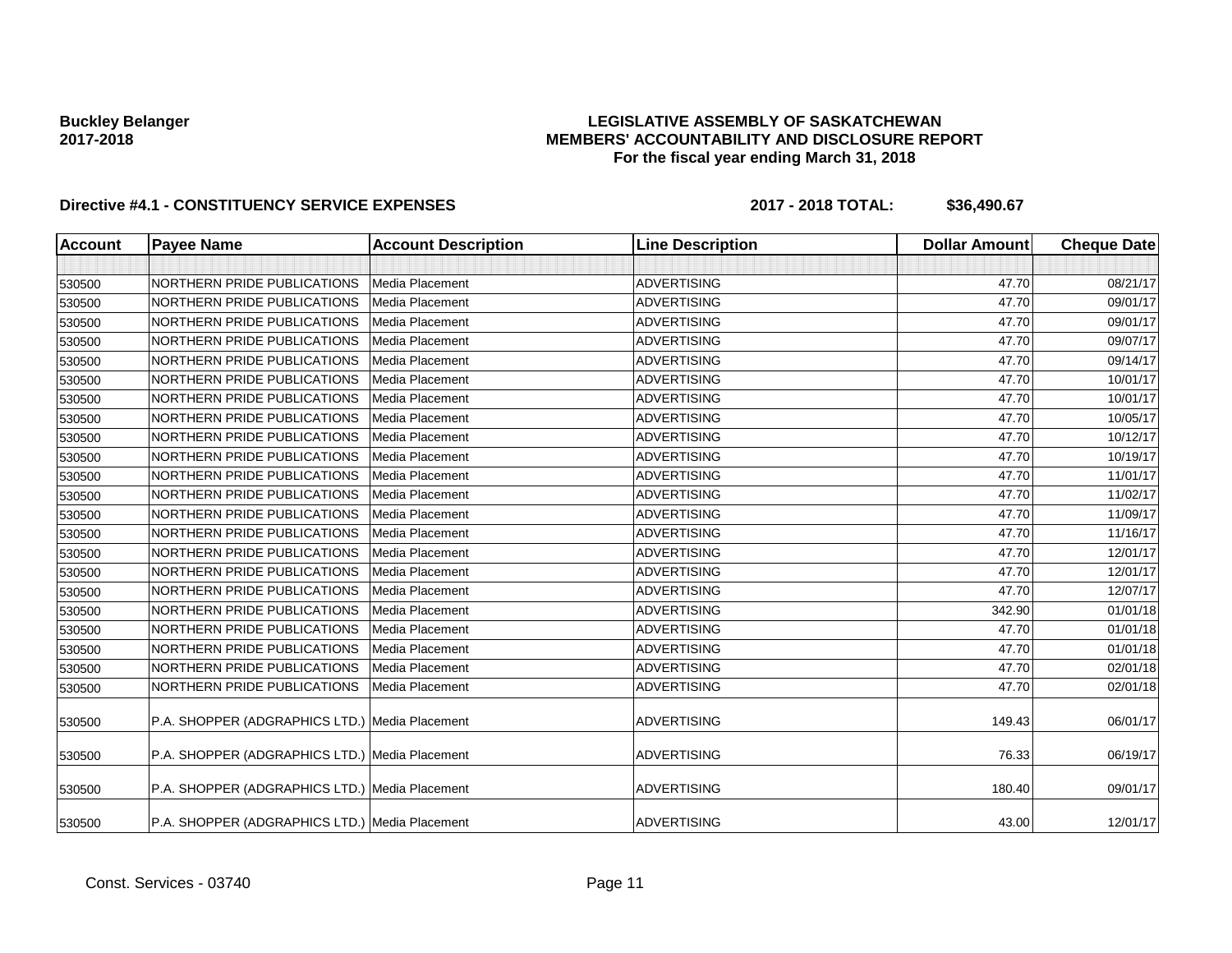### **LEGISLATIVE ASSEMBLY OF SASKATCHEWAN MEMBERS' ACCOUNTABILITY AND DISCLOSURE REPORT For the fiscal year ending March 31, 2018**

| <b>Account</b> | <b>Payee Name</b>                              | <b>Account Description</b>             | <b>Line Description</b>             | <b>Dollar Amount</b> | <b>Cheque Date</b> |
|----------------|------------------------------------------------|----------------------------------------|-------------------------------------|----------------------|--------------------|
|                |                                                |                                        |                                     |                      |                    |
| 530500         | P.A. SHOPPER (ADGRAPHICS LTD.) Media Placement |                                        | <b>ADVERTISING</b>                  | 180.40               | 03/01/18           |
|                | PATTISON OUTDOOR                               |                                        |                                     |                      |                    |
| 530500         | <b>ADVERTISING LTD.</b>                        | Media Placement                        | <b>ADVERTISING</b>                  | 333.33               | 12/01/17           |
|                | <b>PATTISON OUTDOOR</b>                        |                                        |                                     |                      |                    |
| 530500         | <b>ADVERTISING LTD.</b>                        | <b>Media Placement</b>                 | <b>ADVERTISING</b>                  | 333.34               | 03/01/18           |
| 530500         | <b>PATTISON OUTDOOR</b><br>ADVERTISING LTD.    | Media Placement                        | <b>ADVERTISING</b>                  | 333.33               | 03/01/18           |
|                | SASK. SPORTS HALL OF FAME &                    |                                        |                                     |                      |                    |
| 530500         | <b>MUSEUM</b>                                  | <b>Media Placement</b>                 | ADVERTISING - NO GST                | 45.45                | 10/01/17           |
|                | SASKATCHEWAN YOUTH                             |                                        |                                     |                      |                    |
| 530500         | <b>PARLIAMENT</b>                              | <b>Media Placement</b>                 | <b>ADVERTISING</b>                  | 33.33                | 01/02/18           |
| 530500         | STAR NEWS PUBLISHING INC.                      | Media Placement                        | ADVERTISING - NO GST                | 337.50               | 08/16/17           |
| 530500         | STAR NEWS PUBLISHING INC.                      | <b>Media Placement</b>                 | <b>ADVERTISING</b>                  | 206.25               | 11/01/17           |
| 530500         | <b>STAR NEWS PUBLISHING INC.</b>               | Media Placement                        | <b>ADVERTISING</b>                  | 250.00               | 12/06/17           |
| 530900         | <b>SIGNATURE GRAPHICS</b>                      | <b>Promotional Items</b>               | <b>CHRISTMAS CARDS&amp;SHIPPING</b> | 238.50               | 01/01/18           |
| 542000         | BOUVIER, VYE                                   | Travel                                 | C.A. TRAVEL OCTOBER 16-18, 2017     | 287.35               | 01/01/18           |
| 542000         | HOWE, DARCY                                    | Travel                                 | C.A. TRAVEL OCTOBER 7-11, 2017      | 64.57                | 10/11/17           |
|                |                                                | Deputy Minister/Ministry Head Business |                                     |                      |                    |
| 543201         | LEGISLATIVE FOOD SERVICE                       | Expenses - Refreshments                | <b>STUDENT DRINKS</b>               | 26.50                | 06/07/17           |
| 550200         | <b>CGE NEWS</b>                                | Books, Mags and Ref Materials          | ACCT# 613-3866 1YR RENEWAL          | 754.00               | 04/25/17           |
| 555000         | <b>POWERLAND</b>                               | Other Material and Supplies            | <b>OFFICE SUPPLIES</b>              | 190.27               | 08/05/17           |
| 555000         | POWERLAND                                      | Other Material and Supplies            | HP PRINTER & OFFICE SUPPLIES        | 104.94               | 11/01/17           |
| 555000         | <b>SUPREME BASICS</b>                          | Other Material and Supplies            | <b>OFFICE SUPPLIES</b>              | 26.49                | 04/07/17           |
| 555000         | <b>SUPREME BASICS</b>                          | Other Material and Supplies            | <b>OFFICE SUPPLIES</b>              | 1,209.42             | 05/01/17           |
| 555000         | <b>SUPREME BASICS</b>                          | Other Material and Supplies            | <b>OFFICE SUPPLIES</b>              | 104.78               | 05/17/17           |
| 555000         | <b>SUPREME BASICS</b>                          | Other Material and Supplies            | <b>OFFICE SUPPLIES</b>              | 10.58                | 08/01/17           |
| 555000         | <b>SUPREME BASICS</b>                          | Other Material and Supplies            | OFFICEJET PRINTER&OFFICE SUPPLIES   | 294.55               | 08/02/17           |
| 555000         | <b>SUPREME BASICS</b>                          | <b>Other Material and Supplies</b>     | OFFICE SUPPLIES & FREIGHT           | 368.11               | 10/05/17           |
| 555000         | <b>SUPREME BASICS</b>                          | Other Material and Supplies            | <b>OFFICE SUPPLIES</b>              | 12.85                | 10/23/17           |
| 555000         | <b>SUPREME BASICS</b>                          | Other Material and Supplies            | <b>OFFICE SUPPLIES</b>              | 113.38               | 12/13/17           |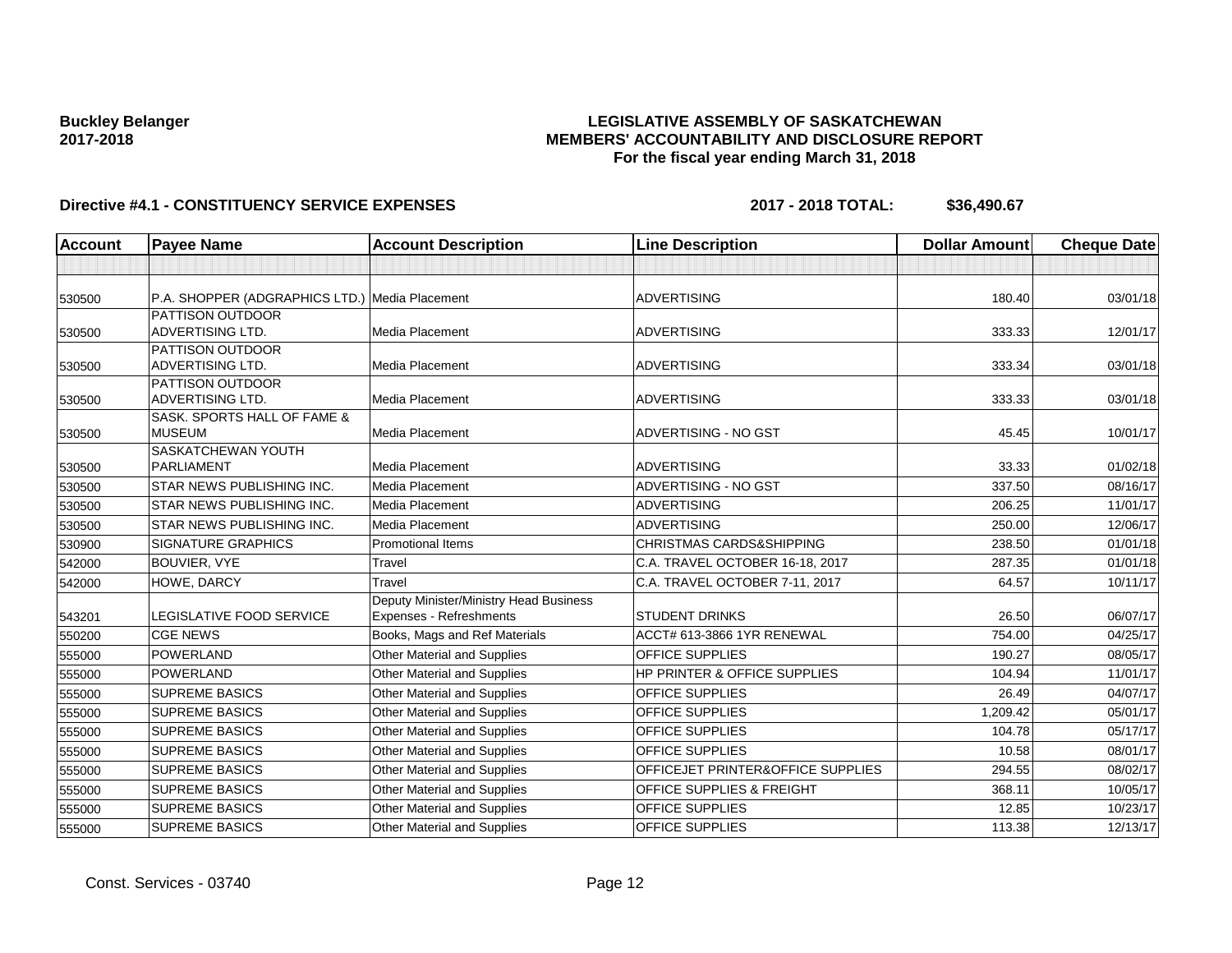### **LEGISLATIVE ASSEMBLY OF SASKATCHEWAN MEMBERS' ACCOUNTABILITY AND DISCLOSURE REPORT For the fiscal year ending March 31, 2018**

| <b>Account</b> | <b>Payee Name</b>      | <b>Account Description</b>                  | <b>Line Description</b>                      | <b>Dollar Amountl</b> | <b>Cheque Datel</b> |
|----------------|------------------------|---------------------------------------------|----------------------------------------------|-----------------------|---------------------|
|                |                        |                                             |                                              |                       |                     |
| 555000         | WIRELESS AGE           | Other Material and Supplies                 | <b>IPHONE CASE</b>                           | 37.07                 | 07/10/17            |
| 564600         | <b>POWERLAND</b>       | Computer Software - Exp                     | TECHNOLOGY SUPPORT/SOFTWARE                  | 169.60                | 07/01/17            |
| 565200         | POWERLAND              | Office Furniture and Equipment - Exp        | <b>HP PRINTER &amp; OFFICE SUPPLIES</b>      | 286.39                | 11/01/17            |
| 565200         | <b>SUPREME BASICS</b>  | <b>Office Furniture and Equipment - Exp</b> | <b>CABINET&amp;FREIGHT</b>                   | 317.99                | 05/01/17            |
| 565200         | <b>ISUPREME BASICS</b> | Office Furniture and Equipment - Exp        | <b>STORAGE CABINET</b>                       | 423.99                | 05/01/17            |
| 565200         | <b>ISUPREME BASICS</b> | Office Furniture and Equipment - Exp        | <b>SHELVING UNIT &amp; FREIGHT</b>           | 190.79                | 08/01/17            |
| 565200         | <b>SUPREME BASICS</b>  | Office Furniture and Equipment - Exp        | <b>OFFICEJET PRINTER&amp;OFFICE SUPPLIES</b> | 296.79                | 08/02/17            |
| 565200         | <b>SUPREME BASICS</b>  | Office Furniture and Equipment - Exp        | <b>ROUND TABLE &amp; FREIGHT</b>             | 211.99                | 10/05/17            |
| 565200         | <b>SUPREME BASICS</b>  | Office Furniture and Equipment - Exp        | <b>WHITEBOARD</b>                            | 74.19                 | 10/25/17            |
| 565200         | WIRELESS AGE           | Office Furniture and Equipment - Exp        | APPLE IPHONE 6S                              | 35.99                 | 07/01/17            |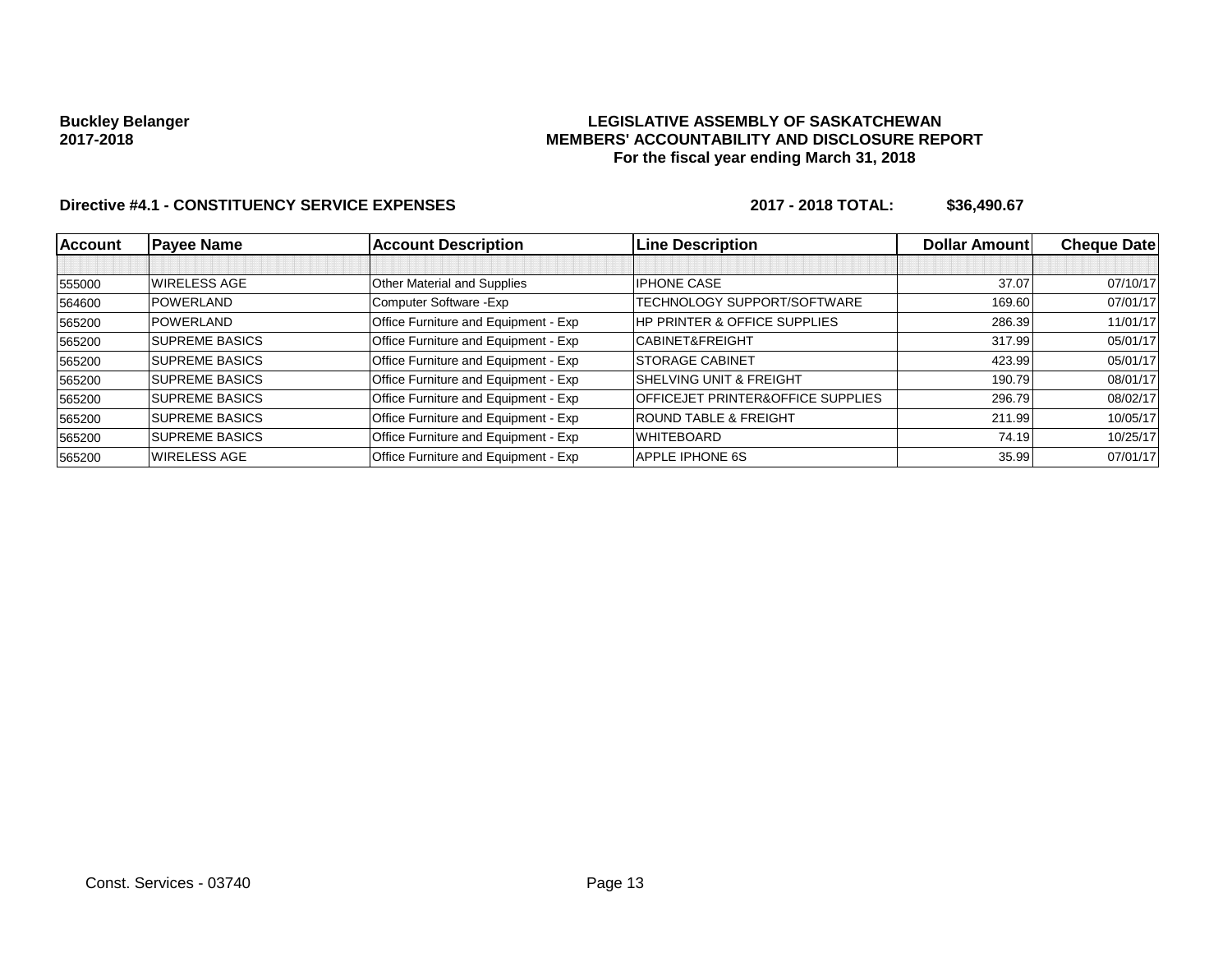### **LEGISLATIVE ASSEMBLY OF SASKATCHEWAN MEMBERS' ACCOUNTABILITY AND DISCLOSURE REPORT For the fiscal year ending March 31, 2018**

# Directive #6 - CONSTITUENCY ASSISTANT EXPENSES 2017 - 2018 TOTAL: \$87,890.07

| <b>Account</b> | <b>Payee Name</b> | <b>Account Description</b> | <b>Dollar Amount</b> | <b>Cheque Date</b> |
|----------------|-------------------|----------------------------|----------------------|--------------------|
|                |                   |                            |                      |                    |
| 513000         | BOUVIER, VYE      | Out-of-Scope Permanent     | 2,506.85             | 04/11/17           |
| 513000         | BOUVIER, VYE      | Out-of-Scope Permanent     | $-2506.85$           | 04/11/17           |
| 513000         | BOUVIER, VYE      | Out-of-Scope Permanent     | 2030.62              | 04/25/17           |
| 513000         | BOUVIER, VYE      | Out-of-Scope Permanent     | 2030.62              | 05/09/17           |
| 513000         | BOUVIER, VYE      | Out-of-Scope Permanent     | 2030.62              | 05/24/17           |
| 513000         | BOUVIER, VYE      | Out-of-Scope Permanent     | 2030.62              | 06/06/17           |
| 513000         | BOUVIER, VYE      | Out-of-Scope Permanent     | 2,944.62             | 06/20/17           |
| 513000         | BOUVIER, VYE      | Out-of-Scope Permanent     | 2213.42              | 07/05/17           |
| 513000         | BOUVIER, VYE      | Out-of-Scope Permanent     | 2,213.42             | 07/18/17           |
| 513000         | BOUVIER, VYE      | Out-of-Scope Permanent     | 2213.42              | 08/01/17           |
| 513000         | BOUVIER, VYE      | Out-of-Scope Permanent     | 2213.42              | 08/15/17           |
| 513000         | BOUVIER, VYE      | Out-of-Scope Permanent     | 2213.42              | 08/29/17           |
| 513000         | BOUVIER, VYE      | Out-of-Scope Permanent     | 2,213.42             | 09/12/17           |
| 513000         | BOUVIER, VYE      | Out-of-Scope Permanent     | 2,213.42             | 09/26/17           |
| 513000         | BOUVIER, VYE      | Out-of-Scope Permanent     | 2213.42              | 10/11/17           |
| 513000         | BOUVIER, VYE      | Out-of-Scope Permanent     | 2213.42              | 10/24/17           |
| 513000         | BOUVIER, VYE      | Out-of-Scope Permanent     | 2,213.42             | 11/07/17           |
| 513000         | BOUVIER, VYE      | Out-of-Scope Permanent     | 2,213.42             | 11/21/17           |
| 513000         | BOUVIER, VYE      | Out-of-Scope Permanent     | 2213.42              | 12/05/17           |
| 513000         | BOUVIER, VYE      | Out-of-Scope Permanent     | 2213.42              | 12/19/17           |
| 513000         | BOUVIER, VYE      | Out-of-Scope Permanent     | 2213.42              | 01/03/18           |
| 513000         | BOUVIER, VYE      | Out-of-Scope Permanent     | 2213.42              | 01/16/18           |
| 513000         | BOUVIER, VYE      | Out-of-Scope Permanent     | 2213.42              | 02/01/18           |
| 513000         | BOUVIER, VYE      | Out-of-Scope Permanent     | 2213.42              | 02/13/18           |
| 513000         | BOUVIER, VYE      | Out-of-Scope Permanent     | 2,213.42             | 03/01/18           |
| 513000         | BOUVIER, VYE      | Out-of-Scope Permanent     | 2,213.42             | 03/13/18           |
| 513000         | BOUVIER, VYE      | Out-of-Scope Permanent     | 2213.42              | 03/27/18           |
| 513000         | BOUVIER, VYE      | Out-of-Scope Permanent     | 2,213.42             | 04/10/18           |
| 514000         | HOWE, DARCY W     | Casual/Term                | 670.12               | 09/26/17           |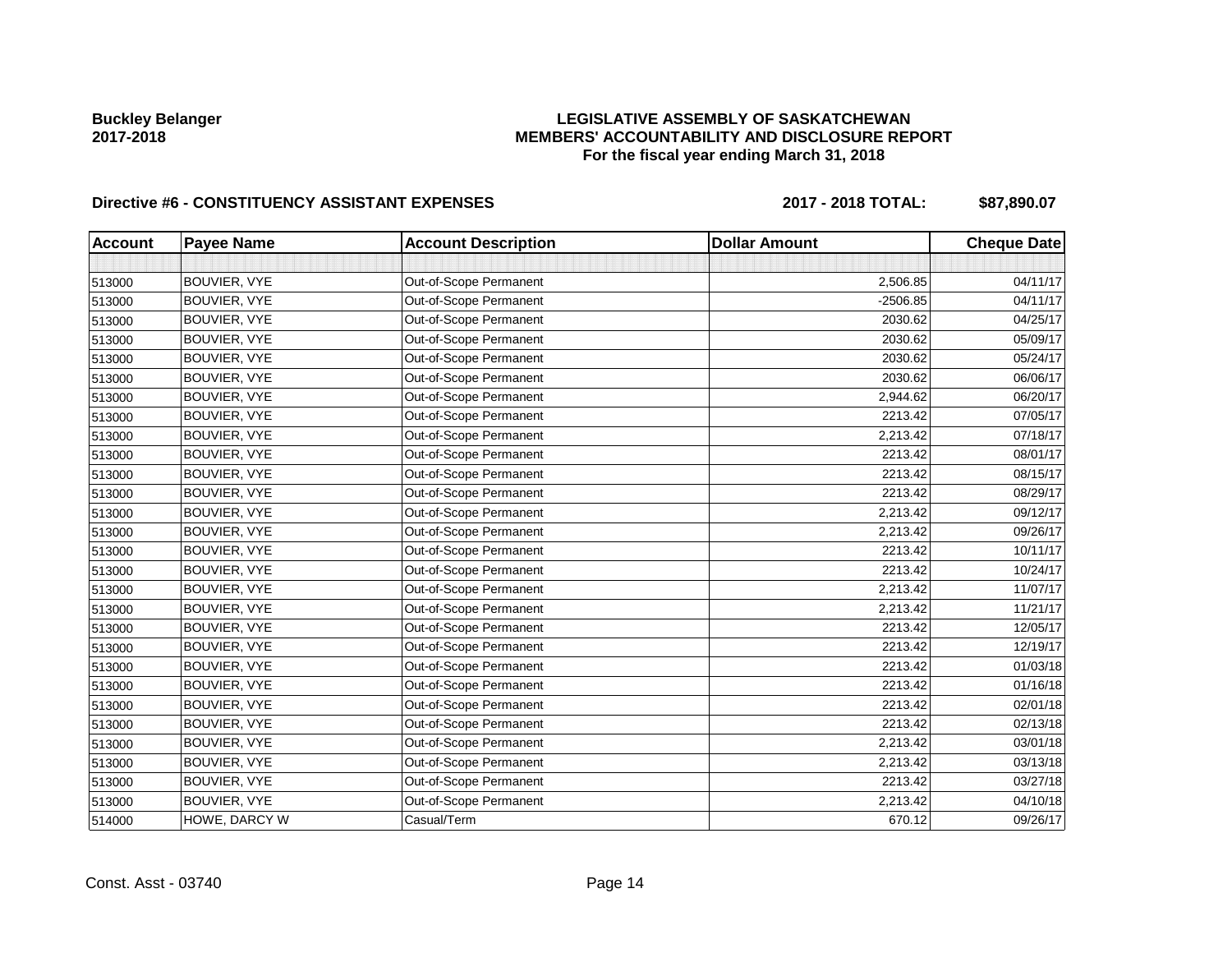### **LEGISLATIVE ASSEMBLY OF SASKATCHEWAN MEMBERS' ACCOUNTABILITY AND DISCLOSURE REPORT For the fiscal year ending March 31, 2018**

# Directive #6 - CONSTITUENCY ASSISTANT EXPENSES 2017 - 2018 TOTAL: \$87,890.07

| <b>Account</b> | <b>Payee Name</b>       | <b>Account Description</b>    | <b>Dollar Amount</b> | <b>Cheque Date</b> |
|----------------|-------------------------|-------------------------------|----------------------|--------------------|
|                |                         |                               |                      |                    |
| 514000         | HOWE, DARCY W           | Casual/Term                   | 1,340.25             | 10/11/17           |
| 514000         | HOWE, DARCY W           | Casual/Term                   | 1,206.22             | 10/24/17           |
| 514000         | HOWE, DARCY W           | Casual/Term                   | 1,340.25             | 11/07/17           |
| 514000         | HOWE, DARCY W           | Casual/Term                   | 1,340.25             | 11/21/17           |
| 514000         | HOWE, DARCY W           | Casual/Term                   | 1,206.22             | 12/05/17           |
| 514000         | HOWE, DARCY W           | Casual/Term                   | 1340.25              | 12/19/17           |
| 514000         | HOWE, DARCY W           | Casual/Term                   | 1309.32              | 01/03/18           |
| 514000         | OPEKOKEW, CLINTON A. R. | Casual/Term                   | 329.91               | 04/11/17           |
| 514000         | OPEKOKEW, CLINTON A. R. | Casual/Term                   | $-329.91$            | 04/11/17           |
| 514000         | OPEKOKEW, CLINTON A. R. | Casual/Term                   | 164.95               | 07/18/17           |
| 514000         | OPEKOKEW, CLINTON A. R. | Casual/Term                   | 525.79               | 08/01/17           |
| 514000         | OPEKOKEW, CLINTON A. R. | Casual/Term                   | 1340.25              | 08/15/17           |
| 514000         | OPEKOKEW, CLINTON A. R. | Casual/Term                   | 1,061.89             | 08/29/17           |
| 514000         | OPEKOKEW, CLINTON A. R. | Casual/Term                   | 1340.25              | 09/12/17           |
| 514000         | OPEKOKEW, CLINTON A. R. | Casual/Term                   | 72.18                | 10/11/17           |
| 514000         | OPEKOKEW, CLINTON A. R. | Casual/Term                   | 742.3                | 10/24/17           |
| 514000         | OPEKOKEW, CLINTON A. R. | Casual/Term                   | 680.44               | 11/07/17           |
| 514000         | OPEKOKEW, CLINTON A. R. | Casual/Term                   | 278.37               | 11/21/17           |
| 514000         | OPEKOKEW, CLINTON A. R. | Casual/Term                   | 402.07               | 12/05/17           |
| 514000         | OPEKOKEW, CLINTON A. R. | Casual/Term                   | 226.81               | 01/03/18           |
| 514300         | DESJARLAIS, WILLY E     | Part-Time/Permanent Part-Time | 1428.1               | 04/11/17           |
| 514300         | DESJARLAIS, WILLY E     | Part-Time/Permanent Part-Time | $-1,428.09$          | 04/11/17           |
| 514300         | DESJARLAIS, WILLY E     | Part-Time/Permanent Part-Time | 1285.28              | 04/25/17           |
| 514300         | DESJARLAIS, WILLY E     | Part-Time/Permanent Part-Time | 1,142.47             | 05/09/17           |
| 514300         | DESJARLAIS, WILLY E     | Part-Time/Permanent Part-Time | 1428.1               | 05/24/17           |
| 514300         | DESJARLAIS, WILLY E     | Part-Time/Permanent Part-Time | 1,285.28             | 06/06/17           |
| 514300         | DESJARLAIS, WILLY E     | Part-Time/Permanent Part-Time | 1636.09              | 06/20/17           |
| 514300         | HOWE, DARCY W           | Part-Time/Permanent Part-Time | 852.99               | 01/16/18           |
| 514300         | HOWE, DARCY W           | Part-Time/Permanent Part-Time | 1260.11              | 02/01/18           |